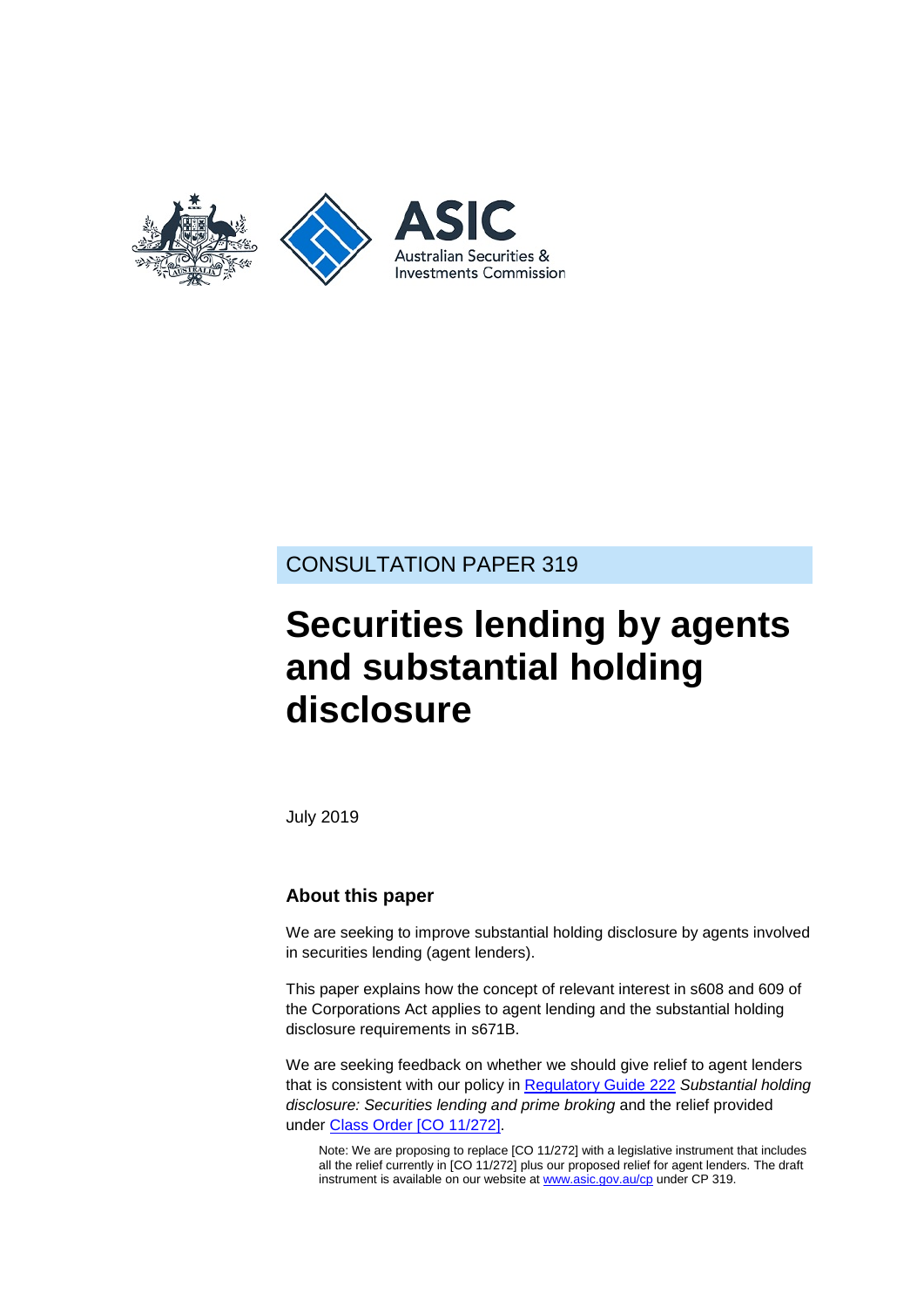#### **About ASIC regulatory documents**

In administering legislation ASIC issues the following types of regulatory documents.

**Consultation papers**: seek feedback from stakeholders on matters ASIC is considering, such as proposed relief or proposed regulatory guidance.

**Regulatory guides**: give guidance to regulated entities by:

- explaining when and how ASIC will exercise specific powers under legislation (primarily the Corporations Act)
- explaining how ASIC interprets the law
- describing the principles underlying ASIC's approach
- giving practical guidance (e.g. describing the steps of a process such as applying for a licence or giving practical examples of how regulated entities may decide to meet their obligations).

**Information sheets**: provide concise guidance on a specific process or compliance issue or an overview of detailed guidance.

**Reports**: describe ASIC compliance or relief activity or the results of a research project.

#### **Document history**

This paper was issued on 29 July 2019 and is based on the Corporations Act as at the date of issue.

#### **Disclaimer**

The proposals, explanations and examples in this paper do not constitute legal advice. They are also at a preliminary stage only. Our conclusions and views may change as a result of the comments we receive or as other circumstances change.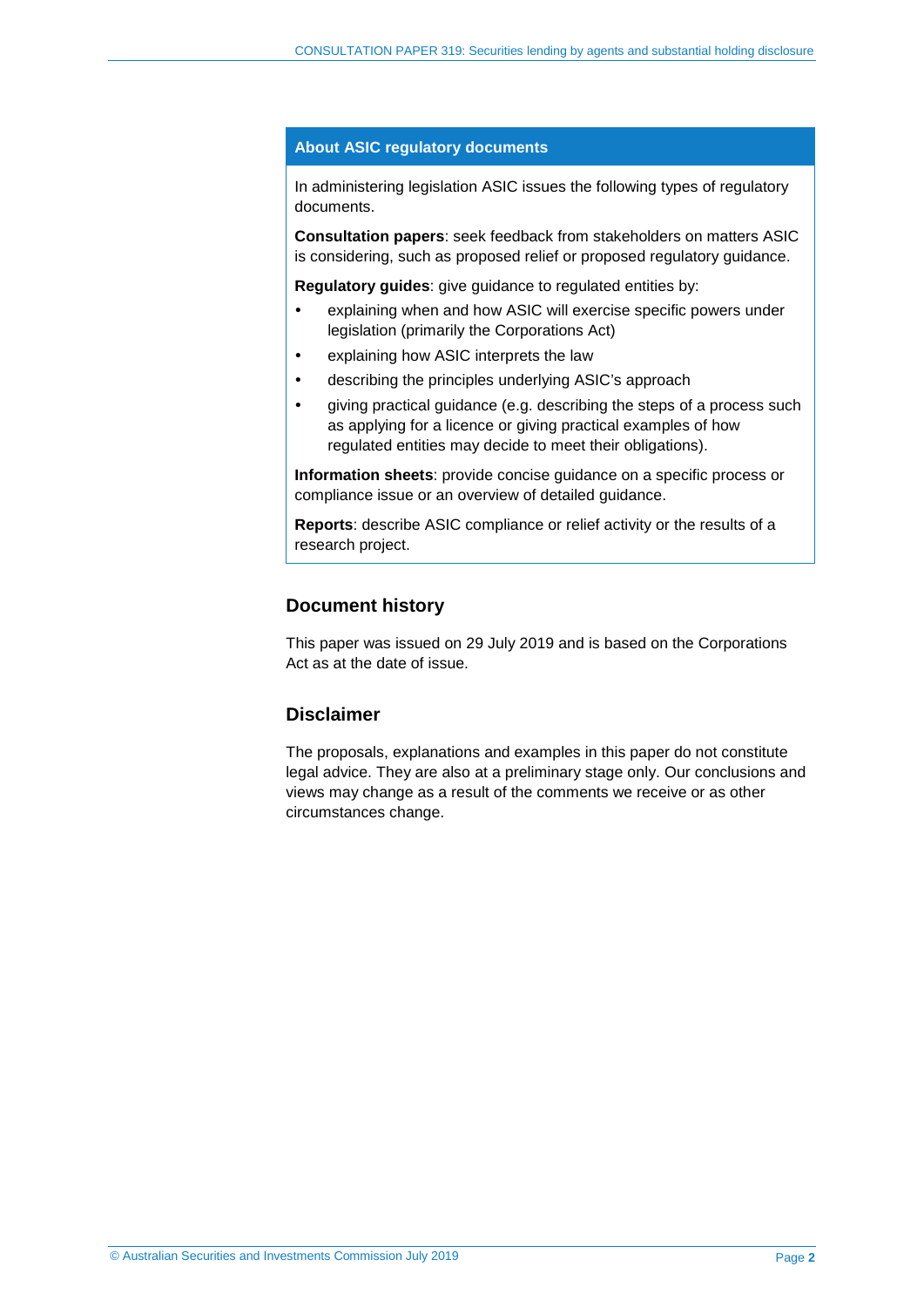## **Contents**

| A | Substantial holding disclosure by agent lenders  8                                                                                                                                                        |  |  |  |  |
|---|-----------------------------------------------------------------------------------------------------------------------------------------------------------------------------------------------------------|--|--|--|--|
| в | Deferring relevant interest until lending authorisation is exercised. 11<br>Relief from the requirements to disclose consideration and attach<br>Compliance with international and other requirements  18 |  |  |  |  |
| C |                                                                                                                                                                                                           |  |  |  |  |
|   |                                                                                                                                                                                                           |  |  |  |  |
|   | 22                                                                                                                                                                                                        |  |  |  |  |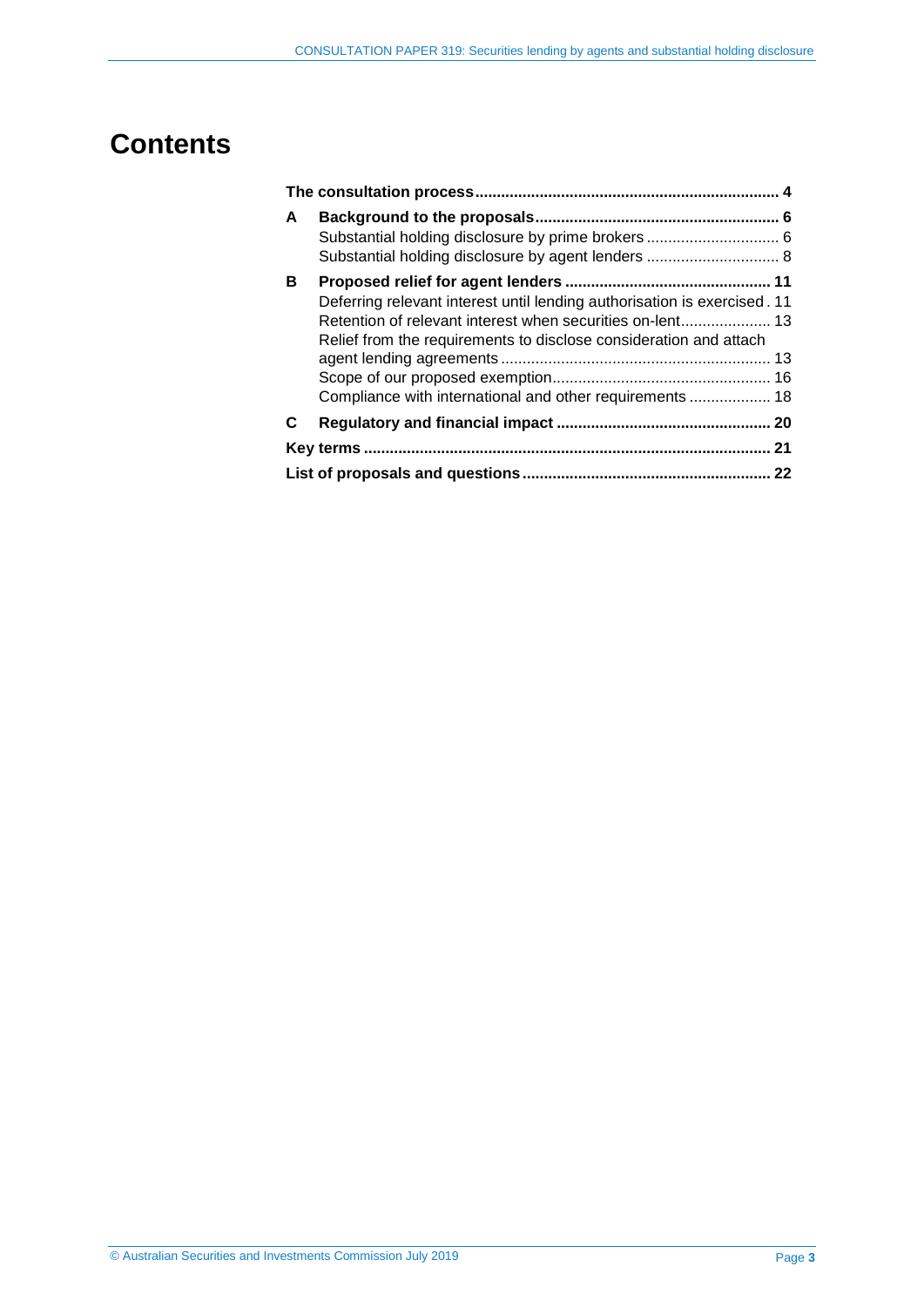## <span id="page-3-1"></span><span id="page-3-0"></span>**The consultation process**

You are invited to comment on the proposals in this paper, which are only an indication of the approach we may take and are not our final policy.

As well as responding to the specific proposals and questions, we also ask you to describe any alternative approaches you think would achieve our objectives.

We are keen to fully understand and assess the financial and other impacts of our proposals and any alternative approaches. Therefore, we ask you to comment on:

- the likely compliance costs;
- the likely effect on competition; and
- other impacts, costs and benefits.

Where possible, we are seeking both quantitative and qualitative information. We are also keen to hear from you on any other issues you consider important.

Your comments will help us develop our policy on substantial holding disclosure by agent lenders. In particular, any information about compliance costs, impacts on competition and other impacts, costs and benefits will be taken into account if we prepare a Regulation Impact Statement: see Section [C,](#page-19-0) 'Regulatory and financial impact'.

#### **Making a submission**

You may choose to remain anonymous or use an alias when making a submission. However, if you do remain anonymous we will not be able to contact you to discuss your submission should we need to.

Please note we will not treat your submission as confidential unless you specifically request that we treat the whole or part of it (such as any personal or financial information) as confidential.

Please refer to our privacy policy at [www.asic.gov.au/privacy](http://www.asic.gov.au/privacy) for more information about how we handle personal information, your rights to seek access to and correct personal information, and your right to complain about breaches of privacy by ASIC.

Comments should be sent by Monday, 9 September 2019 to:

Fiona Laidlaw, Senior Lawyer **Corporations** Australian Securities and Investments Commission GPO Box 9827 Brisbane QLD 4001 email: [Fiona.laidlaw@asic.gov.au](mailto:Fiona.laidlaw@asic.gov.au)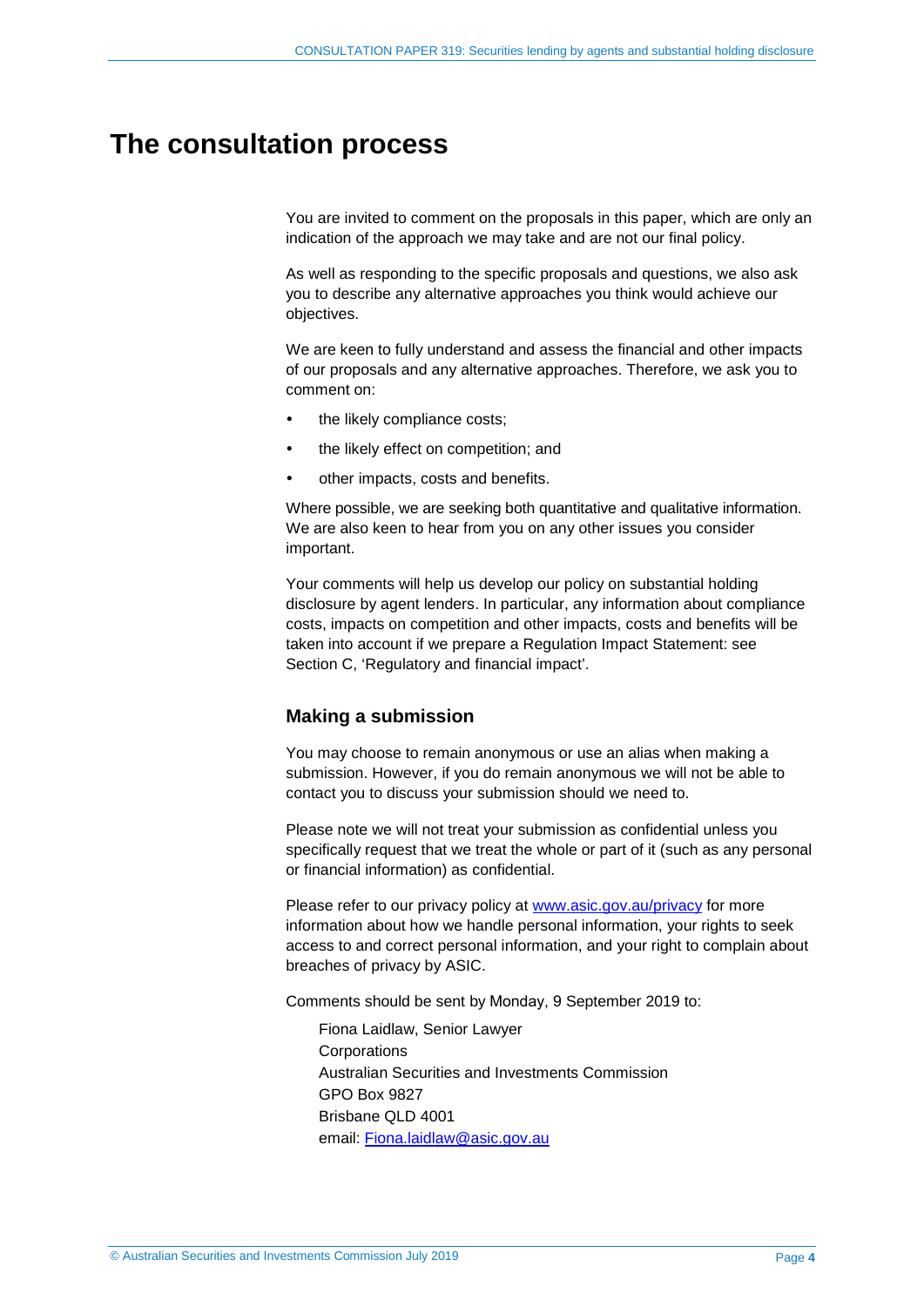## **What will happen next?**

| Stage 1 | 29 July 2019  | ASIC consultation paper released                         |  |  |  |  |
|---------|---------------|----------------------------------------------------------|--|--|--|--|
| Stage 2 |               | 9 September 2019 Comments due on the consultation paper  |  |  |  |  |
| Stage 3 | December 2019 | Consultation response and legislative<br>instrument made |  |  |  |  |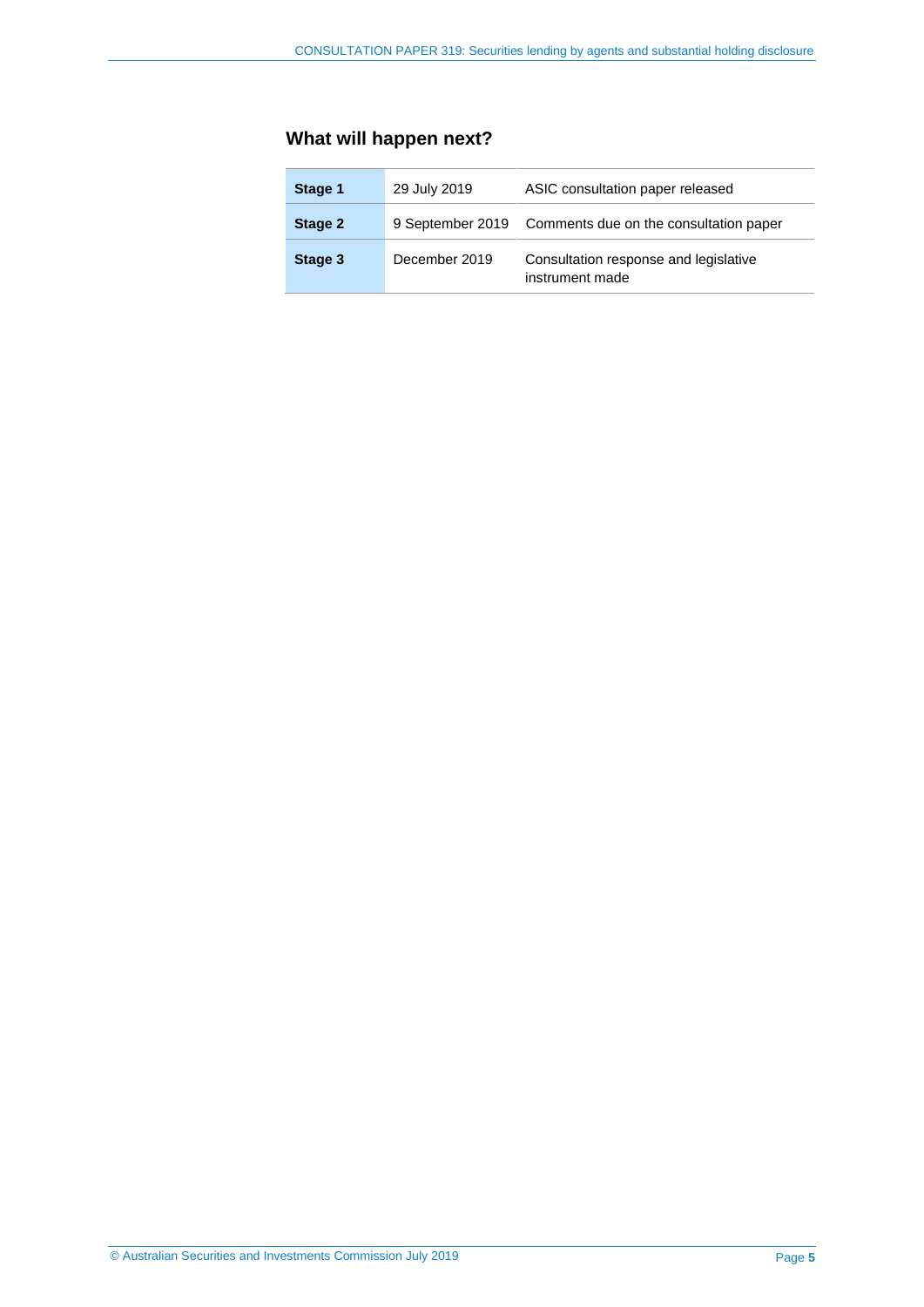## <span id="page-5-0"></span>**A Background to the proposals**

#### **Key points**

Our legislative relief in [Class Order \[CO](https://www.legislation.gov.au/Details/F2017C00227) 11/272] and our guidance in [Regulatory Guide 222](https://asic.gov.au/regulatory-resources/find-a-document/regulatory-guides/rg-222-substantial-holding-disclosure-securities-lending-and-prime-broking/) *Substantial holding disclosure: Securities lending and prime broking* (RG 222) is currently focused on substantial holding disclosure by prime brokers.

In this paper, we are proposing to grant similar relief to intermediaries that act as agents in securities lending transactions (agent lenders)—to make substantial holding disclosure more practical and meaningful.

### <span id="page-5-1"></span>**Substantial holding disclosure by prime brokers**

1 'Securities lending' is a term used to describe a market transaction where securities are transferred from the owner (the lender) to another party (the borrower). The borrower is obliged to return the securities or equivalent securities to the lender either on demand or at the end of the loan term.

- 2 This type of transaction will usually result in both the lender and the borrower having a relevant interest in securities under s608 of the *Corporations Act 2001* (Corporations Act), which may trigger obligations to disclose a substantial holding in a listed entity or a change in substantial holding under s671B.
- 3 Disclosure of substantial holdings acquired through securities lending is important for an efficient, competitive and informed market in quoted securities because, as set out in RG [222](https://asic.gov.au/regulatory-resources/find-a-document/regulatory-guides/rg-222-substantial-holding-disclosure-securities-lending-and-prime-broking/) at RG 222.9:
	- (a) disclosure achieves transparency about the volume of a company's securities that are subject to these activities;
	- (b) relevant interests acquired through securities lending or prime broking may affect the control of a company;
	- (c) without appropriate disclosure, there is a risk that the market will be misled about the ownership and control of listed entities, particularly when a significant proportion of the entity's securities are subject to securities lending; and
	- (d) disclosure achieves transparency about the volume of securities that may be thought to be 'locked up' in investment funds but are actually at large in the market.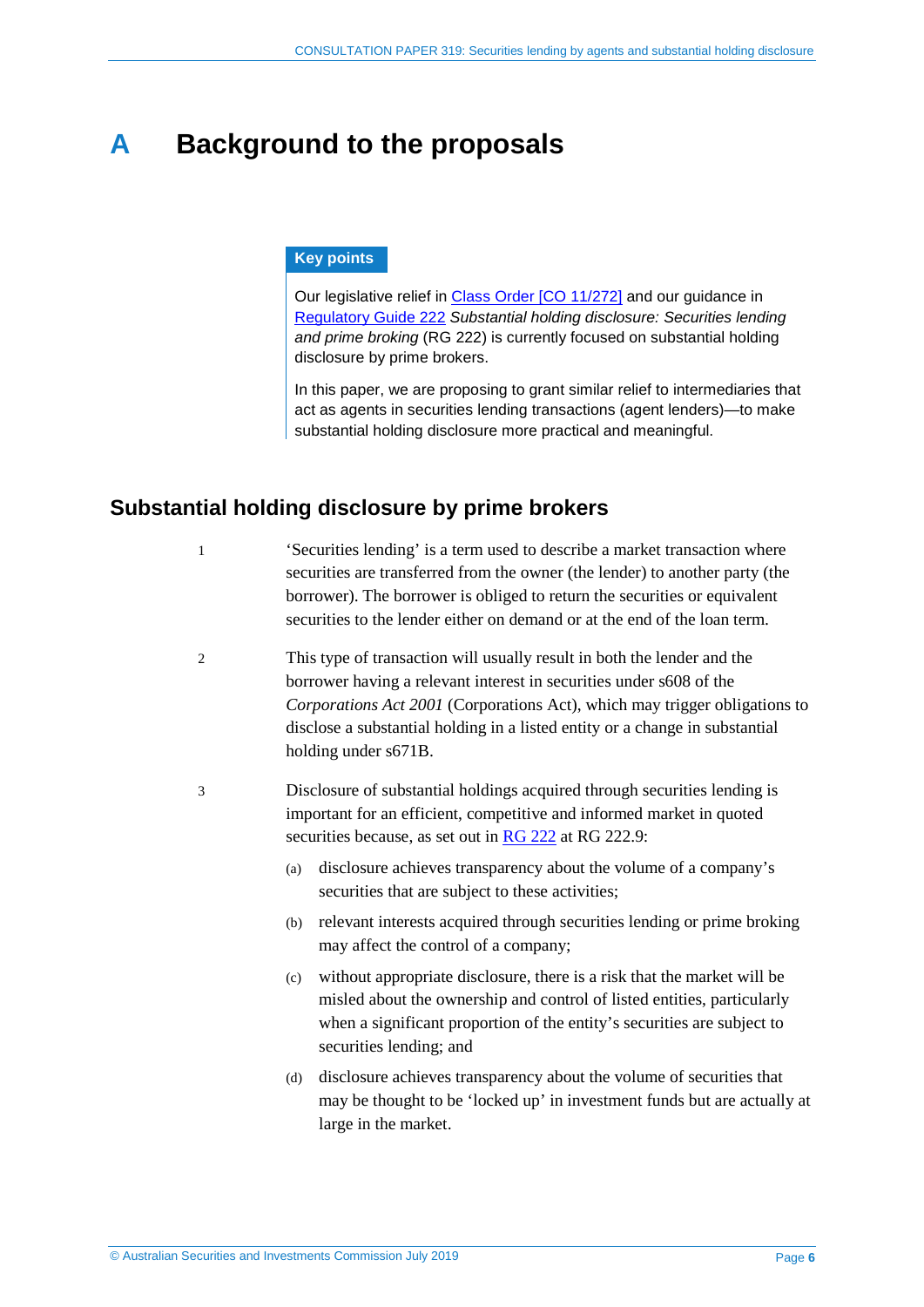#### **Previous consultation on securities lending**

- 4 In July 2009, we published [Consultation Paper 107](https://asic.gov.au/regulatory-resources/find-a-document/consultation-papers/cp-107-securities-lending-and-substantial-holding-disclosure/) *Securities lending and substantial holding disclosure* (CP 107). This was due to differing interpretations of how the relevant interest provisions apply to intermediaries involved in securities lending and different practices for compliance with substantial holding disclosure under s671B.
- 5 CP 107 explained how the relevant interest provisions apply to prime brokers who engage in securities lending. We also consulted on improving substantial holding disclosure for prime brokers.

#### **Guidance and legislative relief for prime brokers**

- 6 Following submissions in response to CP 107 and further consultation with the market, we provided:
	- (a) legislative relief for the purposes of Pt 6C.1 in relation to s608, 609 and 671B for securities lending (see [CO [11/272\]\)](https://www.legislation.gov.au/Details/F2017C00227); and
	- (b) guidance in [RG 222](https://asic.gov.au/regulatory-resources/find-a-document/regulatory-guides/rg-222-substantial-holding-disclosure-securities-lending-and-prime-broking/)*.*
- 7 [CO 11/272] and RG 222 focus on securities lending undertaken by prime brokers. Prime broking is a commercial term for a package of services offered by an investment bank to professional clients. It typically includes custodial services, execution, financing and securities lending: see [RG 222](https://asic.gov.au/regulatory-resources/find-a-document/regulatory-guides/rg-222-substantial-holding-disclosure-securities-lending-and-prime-broking/) at RG 222.47. Prime brokers generally have a non-exclusive right to borrow a client's securities under a securities lending arrangement. If a prime broker borrows a client's securities, it generally does so as principal.
- 8 The right to borrow securities gives a person a relevant interest in those securities: see  $s608(1)(c)$ . This would ordinarily mean that:
	- (a) a prime broker acquires a relevant interest in the client's securities from the time it first enters into a prime broking agreement with the client (see [RG 222](https://asic.gov.au/regulatory-resources/find-a-document/regulatory-guides/rg-222-substantial-holding-disclosure-securities-lending-and-prime-broking/) at RG 222.52);
	- (b) the prime broker's relevant interest does not change when it exercises its borrowing rights and borrows the client's securities as principal (only the way the relevant interest arises changes); and
	- (c) no fresh substantial holding notice is required when the prime broker borrows the securities (see [RG 222](https://asic.gov.au/regulatory-resources/find-a-document/regulatory-guides/rg-222-substantial-holding-disclosure-securities-lending-and-prime-broking/) at RG 222.58).
- 9 [\[CO 11/272\]](https://www.legislation.gov.au/Details/F2017C00227) aims to make substantial holding disclosure for prime brokers more meaningful by deferring a prime broker's relevant interest arising from its borrowing rights under a prime broking agreement to the time at which the prime broker exercises that borrowing right. This aligns any substantial holding notification with the timing of changes in control of the securities: see [RG 222](https://asic.gov.au/regulatory-resources/find-a-document/regulatory-guides/rg-222-substantial-holding-disclosure-securities-lending-and-prime-broking/) at RG 222.60.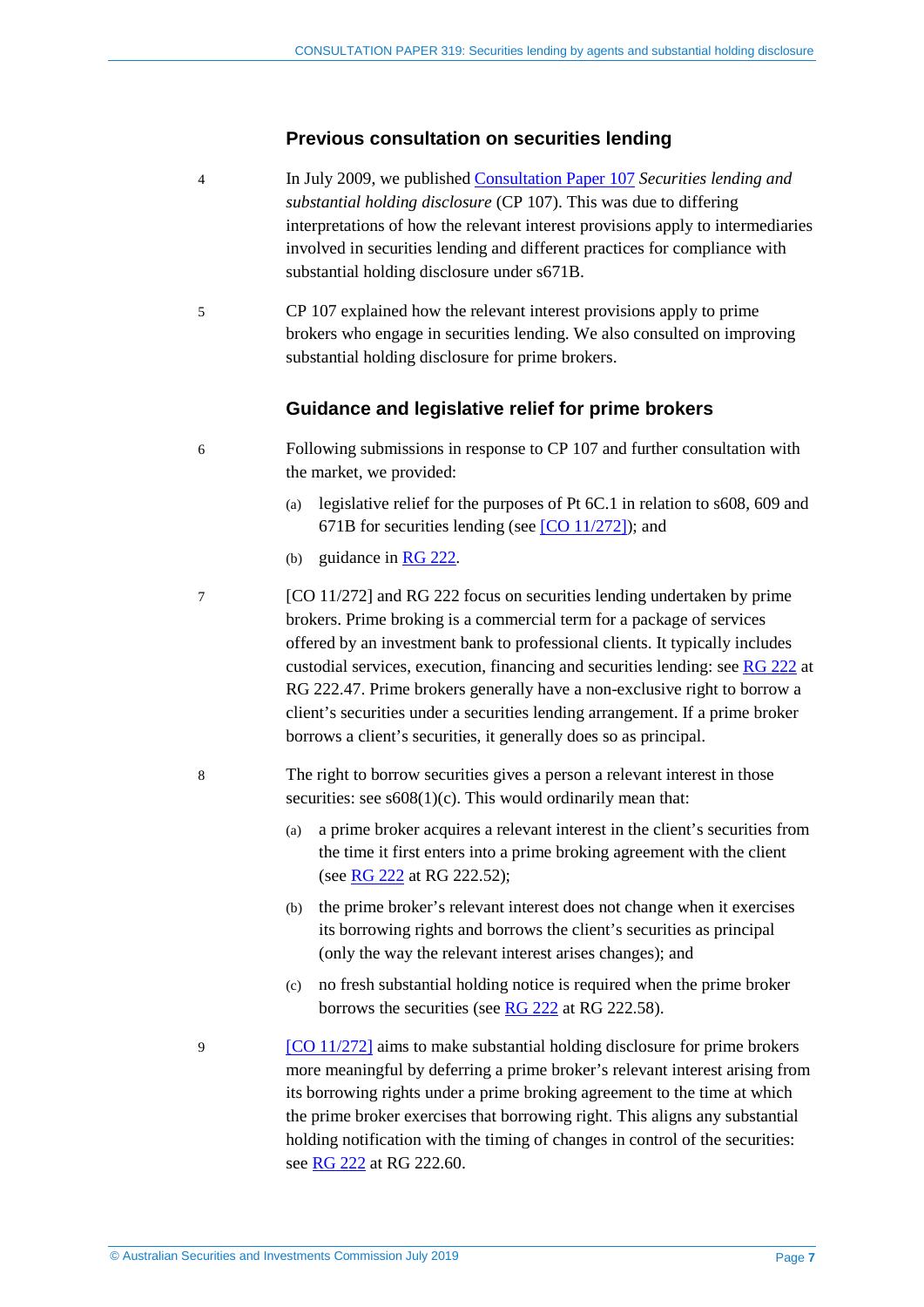### <span id="page-7-0"></span>**Substantial holding disclosure by agent lenders**

- 10 Following the release of [RG 222,](https://asic.gov.au/regulatory-resources/find-a-document/regulatory-guides/rg-222-substantial-holding-disclosure-securities-lending-and-prime-broking/) we have received applications for relief in relation to substantial holding disclosure from intermediaries that act as agents in securities lending transactions. We have granted individual relief to one agent lender on the terms proposed in this paper and, due to subsequent applications, we are now proposing to grant legislative relief.
- 11 We understand that agent lenders negotiate and settle securities lending transactions with third party borrowers on behalf of their clients. An agent lender does not generally have a right to borrow the client's securities (although it may do so) and, unlike a prime broker, it is not party to the securities lending transaction as principal.
- <span id="page-7-1"></span>12 The agent lending agreement (termed 'authorisation agreement' in this paper) will set the client's parameters on:
	- (a) the type of securities that can be lent (lending pool securities);
	- (b) the type of entities that can borrow the securities (i.e. exposure and credit limits);
	- (c) the acceptable collateral; and
	- (d) how and when securities lending transactions can be terminated.

<span id="page-7-2"></span>13 Authorisation agreements contain detailed provisions for the agent lender to act on client instructions. We understand that many of the agent lender's functions are exercised automatically via computer programs (e.g. to match lending pool securities with borrow requests from acceptable counterparties). However, an agent lender also usually has broad discretion over various matters relating to securities lending. For example, it usually has an unfettered discretion to terminate a loan without prior notice to the client.

#### **Relevant interests and agent lending**

14 There is detailed guidance in RG 222 on how the relevant interest provisions in s608 and 609 generally apply to prime broking arrangements and securities lending: see [RG 222](https://asic.gov.au/regulatory-resources/find-a-document/regulatory-guides/rg-222-substantial-holding-disclosure-securities-lending-and-prime-broking/) at RG 222.51–RG 222.56. Section 608 applies to prime brokers and agent lenders in a similar way (despite a prime broker having a right to borrow its clients' securities and doing so as principal). This is because:

- (a) s608(1) is drafted in broad terms and expressly states that it does not matter how remote a relevant interest is or how it arises and that, if two or more people can jointly exercise one of the powers, each of them is taken to have that power;
- (b) s608(2) extends the application of s608(1) by saying that 'power or control' over voting or disposal includes power or control that is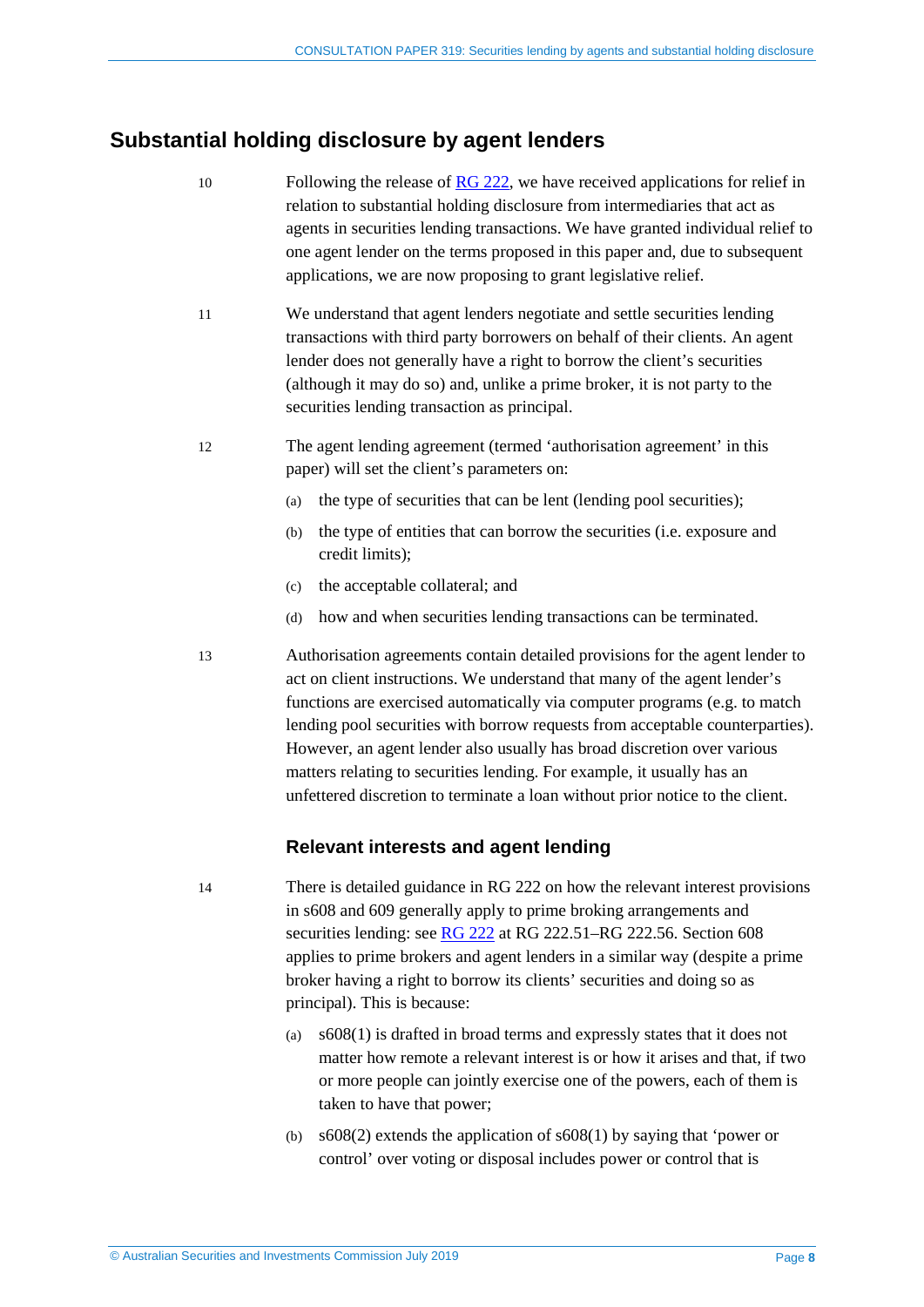indirect and power or control that is subject to restraint or restriction; and

- (c) s608(8) accelerates the acquisition of a relevant interest when a person has been given future rights over securities.
- 15 Section 609 does not contain any exception that would apply to agent lenders. In particular, we do not consider the bare trustee exception in s609(2), which can be relied on by custodians in their trustee capacity, applies to intermediaries that have discretion like agent lenders.
- <span id="page-8-0"></span>16 An authorisation agreement of the type outlined in paragraphs [12](#page-7-1)[–13](#page-7-2) will therefore result in the agent lender acquiring a relevant interest in the lending pool securities (i.e. the securities within the parameters suitable for loan) at the time of entry into an authorisation agreement with the client (and when the client acquires further securities that are added to the lending pool). This is because the agent lender has power to exercise control over the disposal of the lending pool securities. The client will also have a relevant interest in the lending pool securities.
- 17 If the agent lender has discretion to terminate loans under the authorisation agreement, it will also have a relevant interest in:
	- (a) the securities that have been loaned to a borrower under the authorisation agreement (loaned securities);
	- (b) any securities delivered by the borrower as collateral (collateral securities); and
	- (c) any securities purchased with cash collateral provided by the borrower (purchased securities).
- 18 This is because termination of the securities loan will result in recall of the loaned securities for the client and return of the collateral securities to the borrower. The agent lender would also ordinarily be authorised to sell any purchased securities in order to return cash collateral to the borrower.

#### **Substantial holding and agent lending**

- 19 Section 671B requires a person to give an initial substantial holding notice to the listed entity and market operator when they and their associates have a 'relevant interest' in voting shares or interests carrying 5% or more of the total votes in a listed entity. The substantial holder is then required to give a notice if there is a change of 1% or more in its holding.
- 20 Section 671B requires an agent lender to aggregate its own direct relevant interest in securities (i.e. relevant interests arising because it holds the securities) with the relevant interest it has in its clients' securities through agency and other intermediary agreements. The agent also needs to take into account the relevant interests of associates.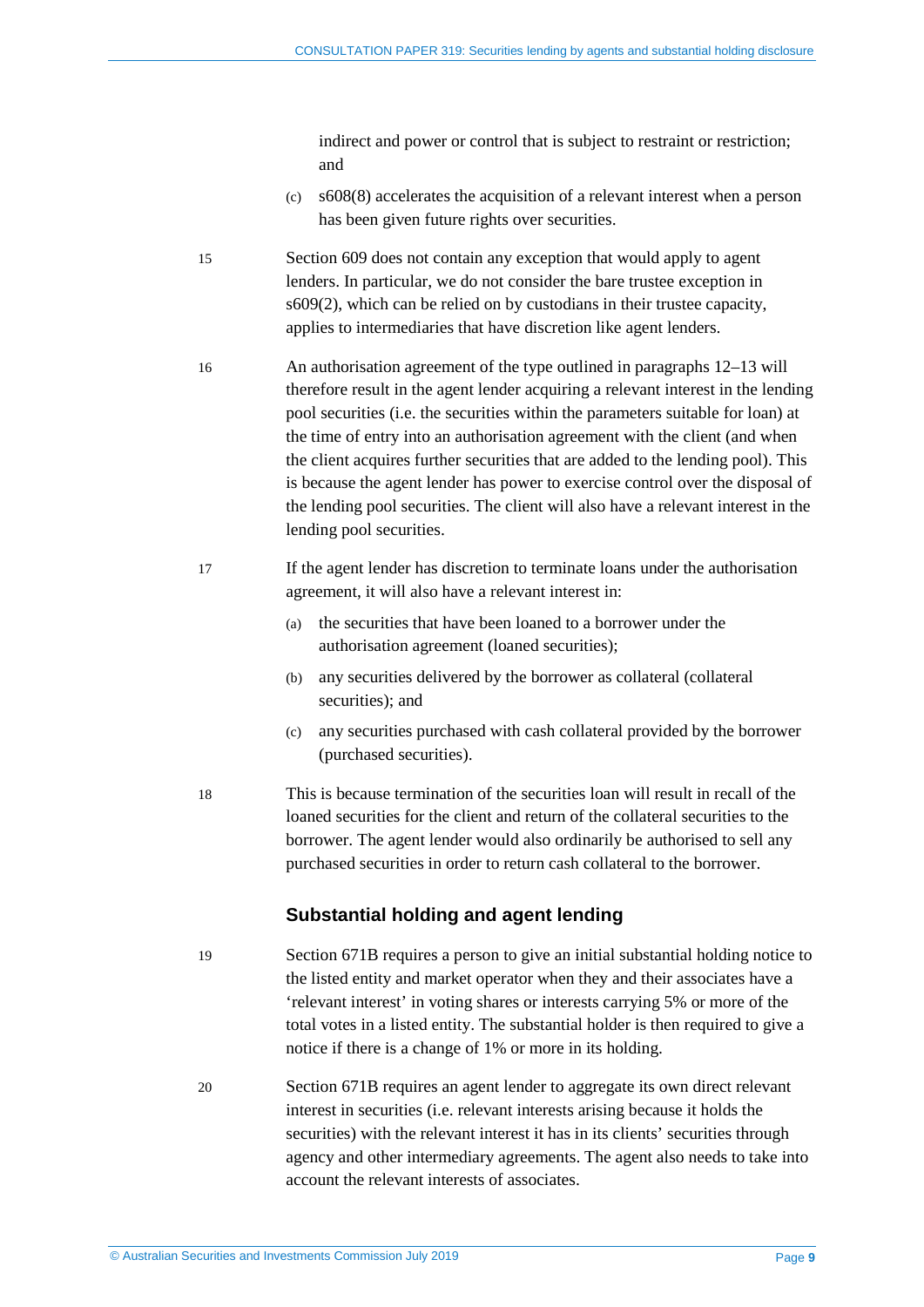- 21 We consider that compliance with s671B is important for all intermediaries involved in securities lending, whether they act as principal to the transaction or as an agent with active discretions. In particular, it is important for the market to know if an intermediary has the right to influence the disposal of a substantial volume of a listed entity's securities.
- 22 It appears that agent lenders, which frequently include custodians, are taking different approaches to compliance with s671B, and that some may be relying entirely on the 'bare trustee' exception in s609(2), both in relation to relevant interests:
	- (a) in securities held in custody; and
	- (b) arising through authorisation agreements.

#### **Proposed legislative relief for agent lenders**

- 23 In this paper, we are proposing to provide legislative relief for agent lenders to make substantial holding disclosure more practical and meaningful. We are seeking feedback on a proposal to grant relief to agent lenders that is consistent with the type of relief that [\[CO 11/272\]](https://www.legislation.gov.au/Details/F2017C00227) provides for prime brokers and principal lenders.
- 24 We are proposing to replace [CO 11/272] with a legislative instrument that includes all the relief currently in [CO 11/272] plus our proposed relief for agent lenders. The full text of the proposed instrument is attached to this paper (available on our website at [www.asic.gov.au/cp](http://www.asic.gov.au/regulatory-resources/find-a-document/consultation-papers/) under CP 319). Our proposed relief for agent lenders is identified in the draft instrument as blue text that is underlined.
- 25 We are also seeking feedback on granting a broader exemption for agent lenders, although currently this is not our proposed form of relief.

#### **Guidance and future monitoring of compliance**

- 26 We will provide guidance in  $\overline{RG}$  222 for agent lenders on compliance with Ch 6C of the Corporations Act, as modified by the terms of any legislative relief.
- 27 Following legislative relief and guidance, we plan to conduct surveillance on compliance with Ch 6C by agent lenders. As noted in [RG 222](https://asic.gov.au/regulatory-resources/find-a-document/regulatory-guides/rg-222-substantial-holding-disclosure-securities-lending-and-prime-broking/) at RG 222.18, persons who fail to comply with s671B commit an offence of strict liability and may be liable to compensate investors for any loss suffered from the contravention.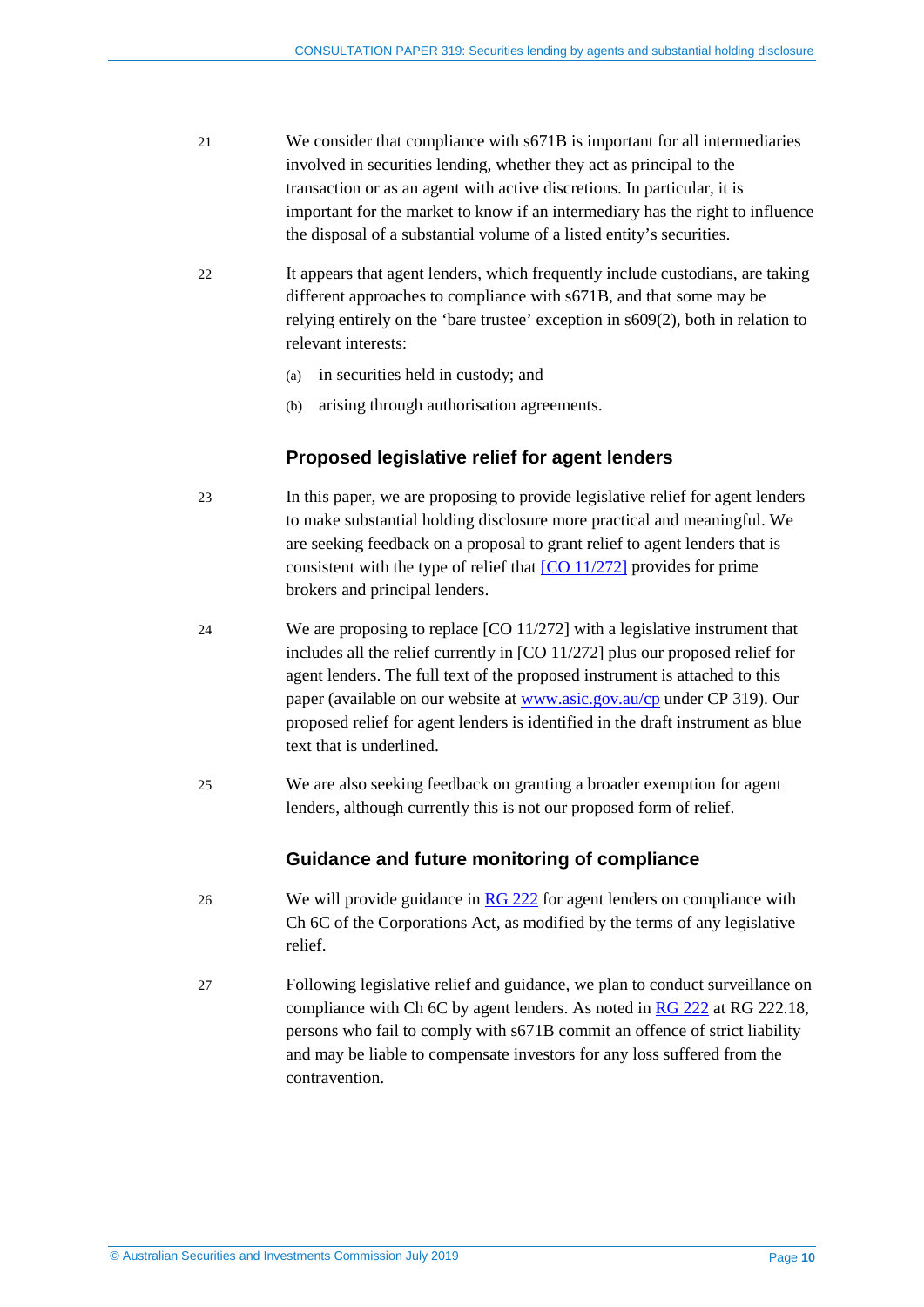## <span id="page-10-0"></span>**B Proposed relief for agent lenders**

#### **Key points**

Consistent with [\[CO 11/272\],](https://www.legislation.gov.au/Details/F2017C00227) we are proposing to:

- modify s609 for the purposes of the substantial holding provisions to defer the time when an agent lender acquires a relevant interest in securities under authorisation agreements;
- modify s608 for the purposes of the substantial holding provisions so that an agent lender retains a relevant interest in loaned securities if its client does so; and
- modify s671B so that an agent lender can provide key details of its agent lending agreement, rather than attach the agreement.

We are not proposing to grant a broader exemption for agent lenders because we consider they are analogous to prime brokers for substantial holding disclosure purposes.

We are also seeking feedback on how agent lenders currently comply with diverse international disclosure obligations.

### <span id="page-10-1"></span>**Deferring relevant interest until lending authorisation is exercised**

#### **Proposal**

- **B1** For substantial holding disclosure purposes under Pt 6C.1, we propose to:
	- (a) modify s609 so that an agent lender does not acquire a relevant interest in lending pool securities at the time of entry into an authorisation agreement, but instead defer the time at which the agent lender acquires a relevant interest to the time at which the agent actually exercises its lending authority in respect of securities; and
	- (b) make this 'deferral relief' conditional on:
		- (i) the owner lender (referred to as the 'client') having unrestricted rights to deal in the lending pool securities; and
		- (ii) the agent's lending authority arising in the ordinary course of business.

See proposed s609(10C) in the draft legislative instrument attached to this paper.

*Your feedback*

B1Q1 Do you have any comments on the terms of the deferral relief in proposed s609(10C)?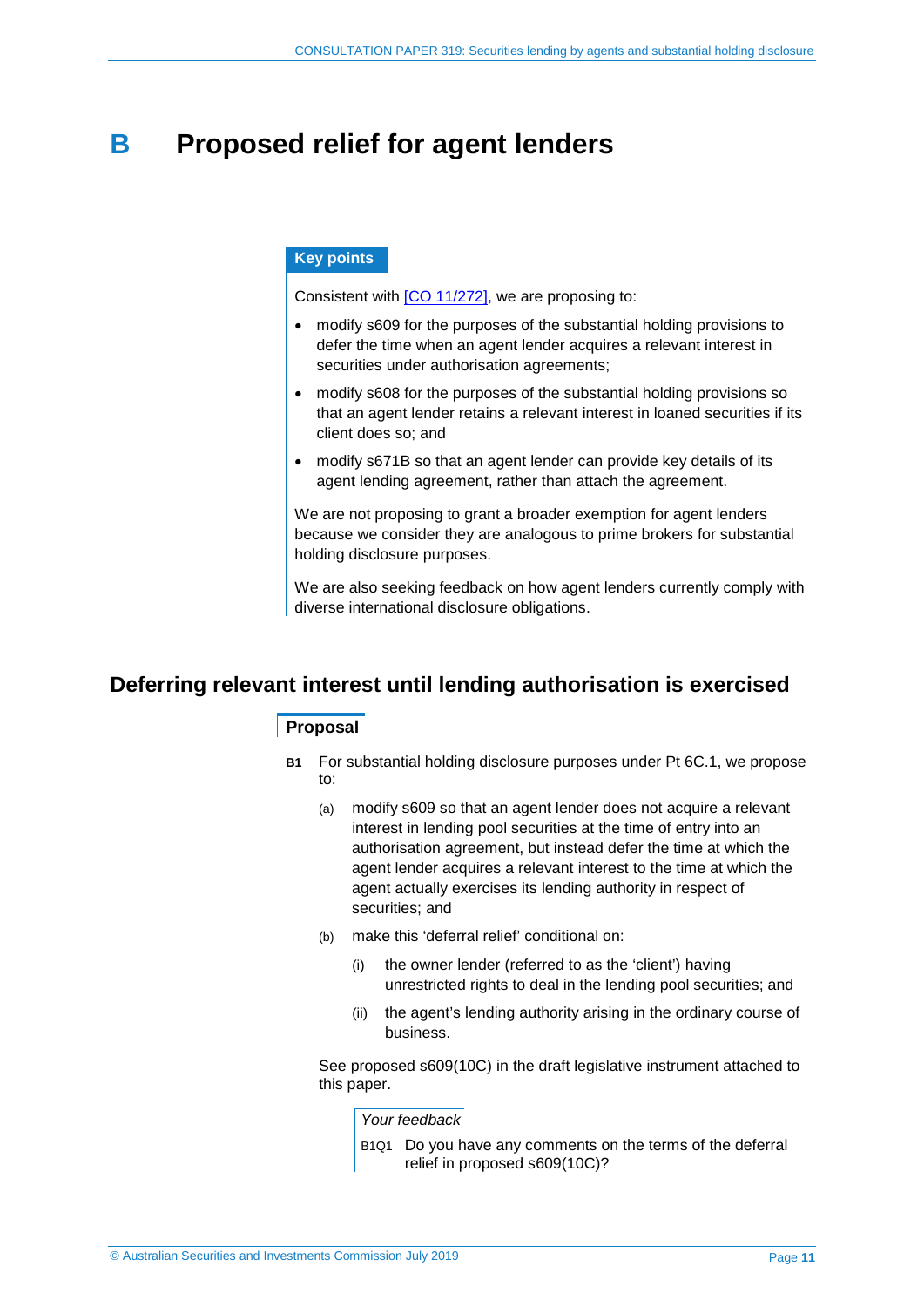- B1Q2 Will the proposed deferral relief make substantial holding disclosure more practical for agent lenders?
- B1Q3 Will the proposed deferral relief deprive the market of useful information about an agent's relevant interest in lending pool securities?
- B1Q4 Will proposed s609(10C) cover most agent lending arrangements? If not, please explain why not and what type of agent lending arrangements will not be covered.
- B1Q5 Proposed s609(10C) refers to the agent providing services to the lender 'as part of carrying on a custodial business'. Does the definition of 'custodial business' in proposed s609(10E) adequately describe the business of agent lenders? If not, please explain why not.
- B1Q6 Our proposed relief (including proposed s609(10C) and 671B(4B)) uses the term 'authorisation agreement', which is defined in proposed s671B(4C). Will our proposed definition of authorisation agreement cover most agreements used by agent lenders? If not, please explain how the definition should be amended.

#### **Rationale**

28 As explained at paragraph [16,](#page-8-0) without deferral relief, an agent lender will acquire a relevant interest in its client's lending pool securities at the time it enters into an authorisation agreement. The agent lender's relevant interests do not change if it exercises rights under the authorisation agreement to arrange a securities loan. This can result in the agent lender needing to give a substantial holding notice over all the lending pool securities when it enters into an authorisation agreement, but not when it exercises rights over specific securities under that agreement.

- 29 Our proposed relief would remove the agent's relevant interest in lending pool securities arising at the time of entering into an authorisation agreement for the purposes of substantial holding disclosure. The agent lender would instead acquire a relevant interest in securities when it exercises its lending authority under the authorisation agreement and settles a securities lending transaction with a borrower.
- 30 In this way, proposed s609(10C) will align the timing of any required substantial holding notification with the time the agent lender exercises its lending authority.
- 31 The proposed relief is similar to notional s609(10A) inserted by [CO 11/272] and will ensure the relevant interest regime applies to securities lending intermediaries in a consistent way. Neither notional s609(10A) nor proposed s609(10C) affect an intermediary's relevant interests for the purposes of Ch 6 and the takeovers limit in s606.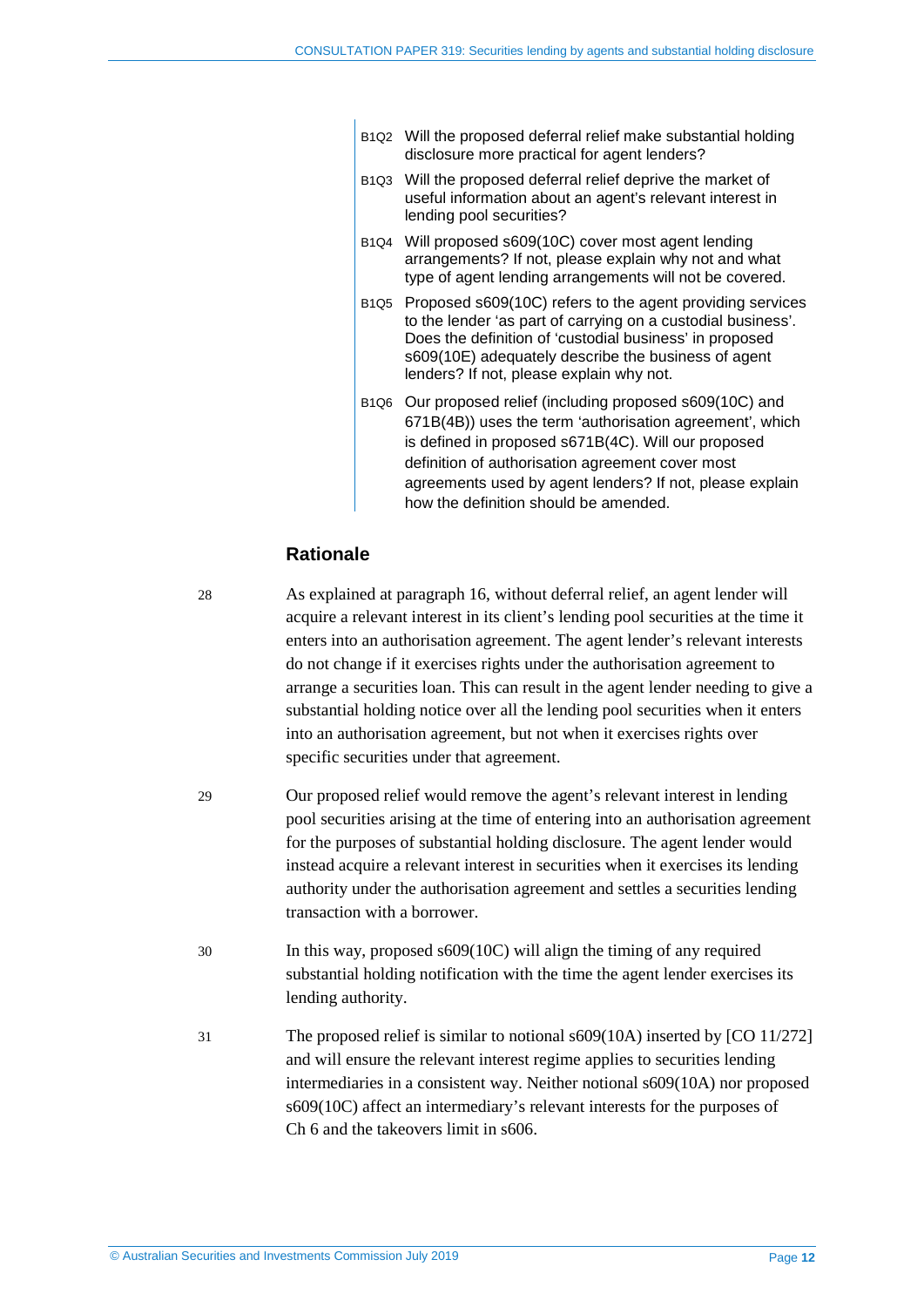### <span id="page-12-0"></span>**Retention of relevant interest when securities on-lent**

#### **Proposal**

**B2** For substantial holding disclosure purposes, we propose to modify s608 so that an agent lender retains a relevant interest in loaned securities when the client retains a relevant interest due to notional s608(8A): see proposed s608(8B) in the draft instrument attached to this paper.

#### *Your feedback*

- B2Q1 Do you have any comments on our proposal to modify s608 so that an agent lender retains a relevant interest in loaned securities when its client retains a relevant interest due to notional s608(8A)?
- B2Q2 Will this make substantial holding disclosure more practical for an agent lender?

#### **Rationale**

32 Ordinarily, a lender would lose its relevant interest in loaned securities if the borrower disposes of them, even though the lender retains a right to recall equivalent securities. Further, a lender may have difficulty reporting its relevant interest in loaned securities because it does not know how the borrower has dealt with them.

33 Notional s608(8A) inserted by [CO 11/272] modifies s608 for the purposes of Pt 6C.1 so that a lender's relevant interest in loaned securities is not affected by the borrower's subsequent actions. The relief recognises the lender's right of recall of equivalent securities and the fact that it often does not know what the borrower does with loaned securities after transfer from the lender: see [RG 222](https://asic.gov.au/regulatory-resources/find-a-document/regulatory-guides/rg-222-substantial-holding-disclosure-securities-lending-and-prime-broking/) at RG 222.34–RG 222.37. For these reasons, we consider that it would be appropriate to modify s608 so that an agent lender retains a relevant interest in loaned securities for so long as the client has a relevant interest.

### <span id="page-12-1"></span>**Relief from the requirements to disclose consideration and attach agent lending agreements**

#### **Proposal**

**B3** We propose to:

(a) give relief so that a substantial holder does not need to disclose consideration relating to a substantial holding derived from agent lending, which is consistent with our relief for securities lending in notional s671B(3A) inserted by [CO 11/272] (see proposed s671B(3B) in the draft legislative instrument attached to this paper);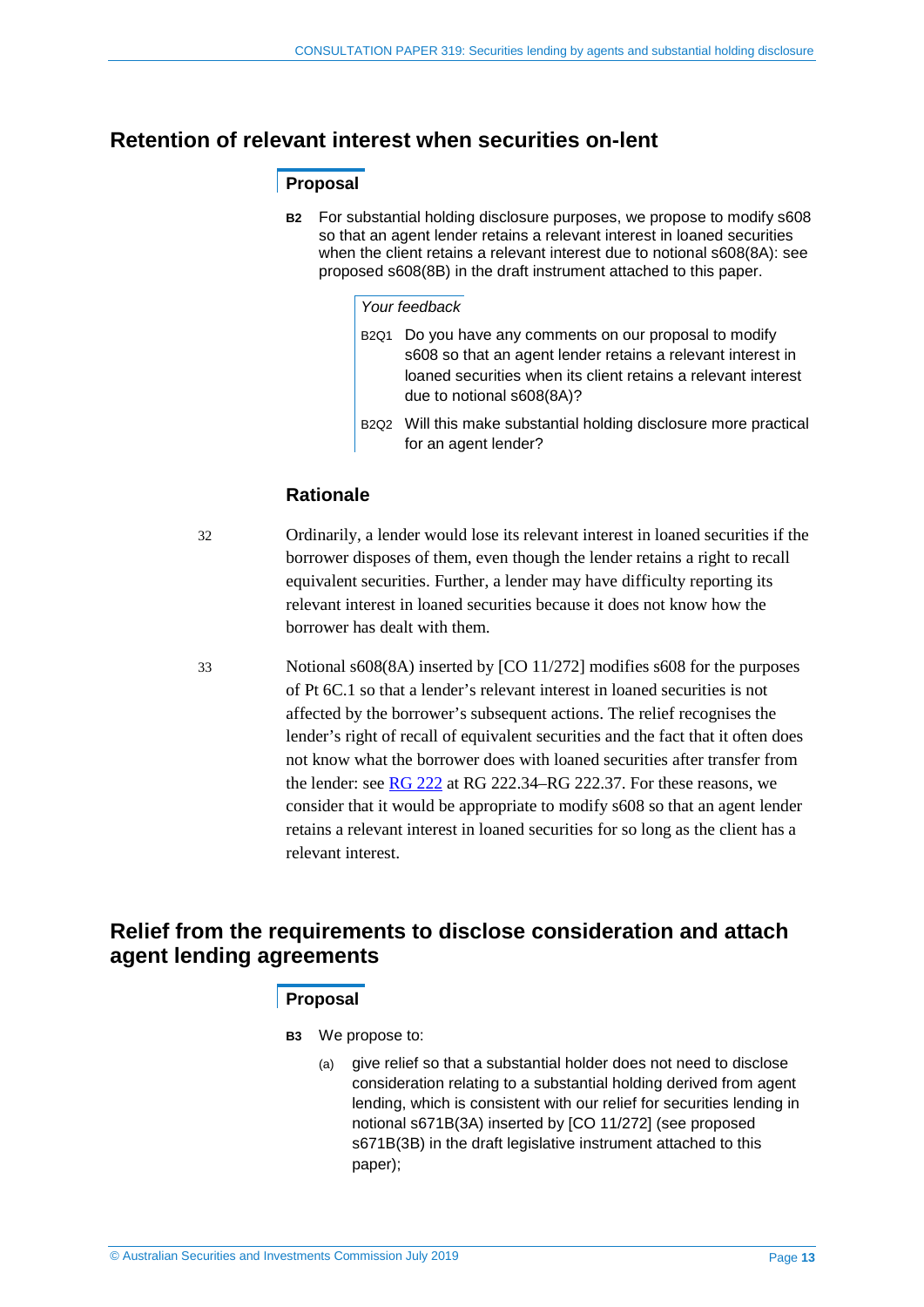- (b) give relief from s671B(4) so that an agent lender does not need to attach a copy of its authorisation agreement to the substantial holding notice, which is analogous to notional s671B(4A) inserted by [CO 11/272] (see proposed s671B(4B) in the draft legislative instrument attached to this paper); and
- (c) make the relief in proposed s671B(4B) conditional on the substantial holding notice giving disclosure about key terms of the authorisation agreement, such as:
	- (i) the type of agreement;
	- (ii) the parties to the agreement;
	- (iii) the circumstances when the agent lender can exercise its lending authority;
	- (iv) the circumstances when the agent lender can exercise the right of recall on behalf of its client;
	- (v) the circumstances when the parties can exercise voting rights; and
	- (vi) any restrictions on the client's ability to deal with the securities (see proposed s671B(4B)(a)–(c) in the draft legislative instrument attached to this paper).

#### *Feedback*

- B3Q1 Do you have any comments on our proposal to give agent lenders relief from the need to disclose consideration relating to a substantial holding under proposed s671B(3B)?
- B3Q2 Will our proposal to give relief under proposed s671B(4B), so that authorisation agreements do not need to be attached to a substantial holding notice, make compliance with s671B(4) easier?
- B3Q3 Is proposed s671B(4B) likely to deprive the market of useful information?
- B3Q4 Our proposed relief is conditional on the substantial holder providing ASIC or the listed entity with a copy of the full documentation on request. Is this reasonable?
- B3Q5 Unlike other securities lending agreements, we understand there are no standard authorisation agreements for agency arrangements. Should our relief be conditional on the agent lender posting the form of agreement it uses on its website?

#### **Rationale**

34 The aim of our proposed relief in relation to the details that need to be disclosed about agent lending is to:

- (a) make substantial holding disclosure more practical for agent lenders; and
- (b) improve compliance without compromising market transparency.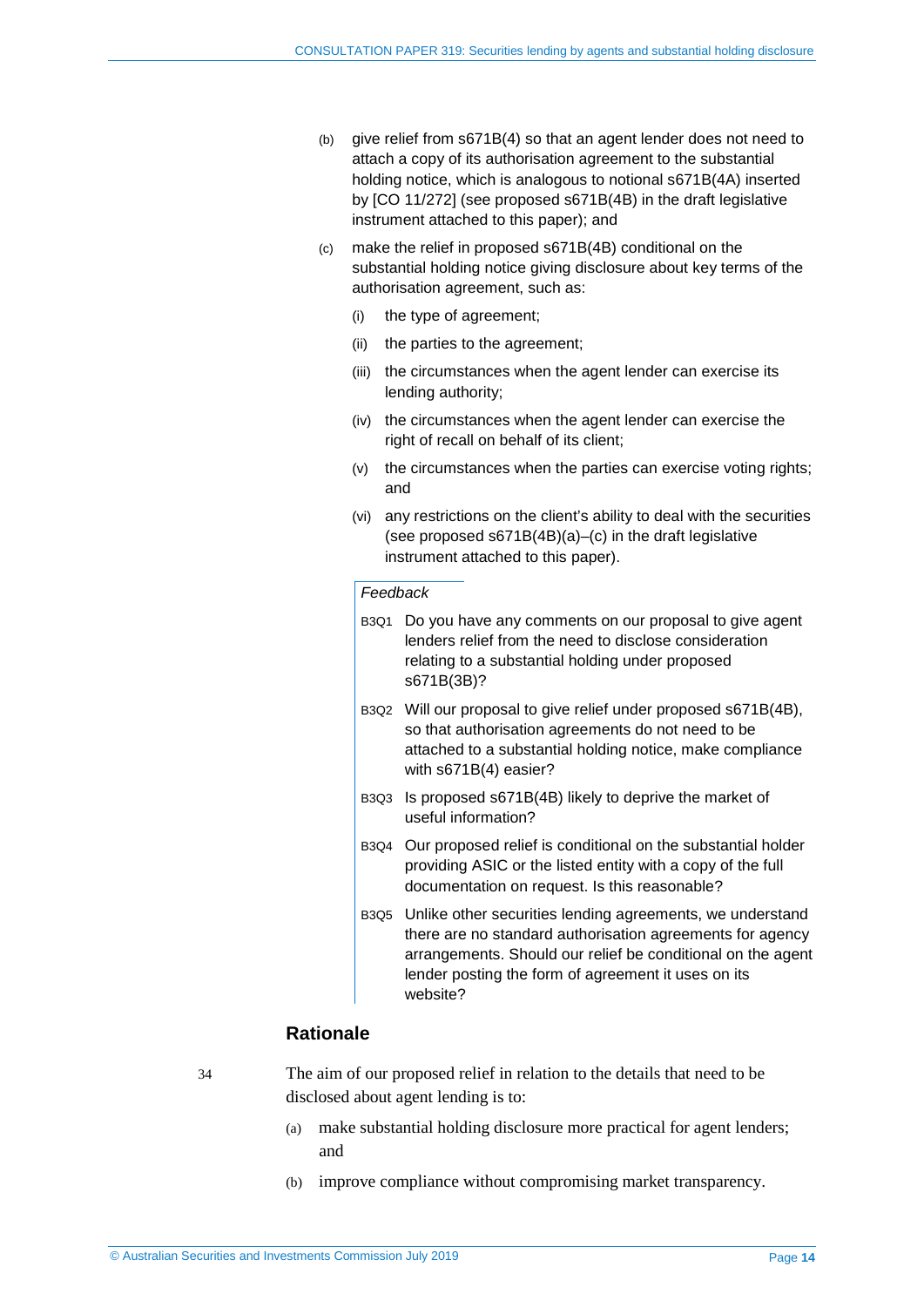#### **Relief so that consideration does not need to be disclosed**

- 35 The prescribed form for notification of substantial holdings requires disclosure of 'any and all benefits' relating to the acquisition or disposal of relevant interests. See the notes to:
	- (a) [Form 603](https://asic.gov.au/regulatory-resources/forms/forms-folder/603-notice-of-initial-substantial-holder/) *Notice of initial substantial holder*;
	- (b) [Form](https://asic.gov.au/regulatory-resources/forms/forms-folder/604-notice-of-change-of-interests-of-substantial-holder/) 604 *Notice of change of interests of substantial holder*; and
	- (c) [Form 605](https://asic.gov.au/regulatory-resources/forms/forms-folder/605-notice-of-ceasing-to-be-a-substantial-holder/) *Notice of ceasing to be a substantial holder*.
- 36 This could extend to fees the agent lender obtains for organising securities loans.
- 37 We consider it is appropriate to remove any requirement to disclose fees relating to agent lending because:
	- (a) it may be difficult for an agent lender to assess how much of a fee is referrable to a particular transaction; and
	- (b) this commercial information is unrelated to the relevant interest provisions.
- 38 This is consistent with the relief provided for securities lending and prime broking by notional s671B(3A).

#### **Relief so that agreements do not need to be attached to notices**

- 39 We have granted relief from the content requirements of s671B(4) for intermediaries that act as a principal in securities lending so that they do not need to attach a copy of the securities lending master agreements: see notional s671B(4A).
- 40 Our deferral relief for prime brokers means that disclosure of any substantial holding arising from the exercise of the borrowing right would occur after the actual borrowing and this in turn means the prime broking agreement does not need to be attached to the substantial holder notice. Due to notional s671B(4A), a summary of the securities lending transaction needs to be attached: see [RG 222](https://asic.gov.au/regulatory-resources/find-a-document/regulatory-guides/rg-222-substantial-holding-disclosure-securities-lending-and-prime-broking/) at RG 222.70–RG 222.75.
- 41 Our rationale for granting relief from s671B(4) for principal lenders also applies to agent lenders. Authorisation agreements are lengthy, complex documents and many of the terms are not relevant to the agent lender's interest in loaned securities or collateral securities. As with other intermediaries, agent lenders may be party to a number of these agreements with different clients and may enter into many transactions within a short period of time.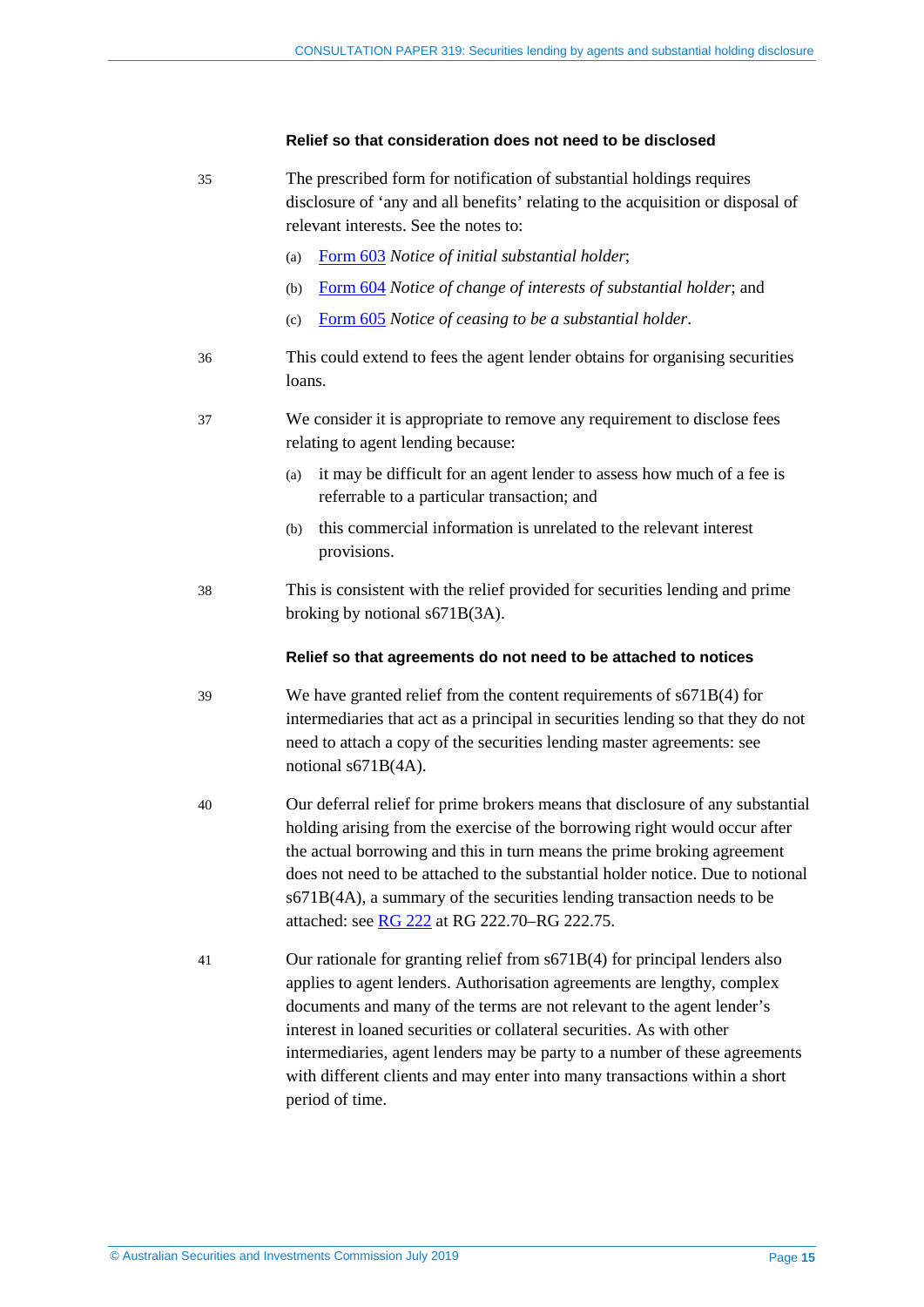### <span id="page-15-0"></span>**Scope of our proposed exemption**

#### **Issue**

- **B4** We do not propose to grant agent lenders an exemption from s608 or 671B for:
	- (a) securities that have been loaned under the agent lender's lending authorisation (loaned securities);
	- (b) securities delivered by a borrower as collateral for securities lending (collateral securities); or
	- (c) securities purchased (purchased securities) with cash collateral delivered by the borrower.

#### *Your feedback*

- B4Q1 Do you consider that we should give a broader exemption from s608 so that an agent lender does not acquire a relevant interest in any securities under authorisation agreements? Please address the issues set out in paragraphs [43–](#page-15-1)[44](#page-15-2) and in [Table 1.](#page-16-0)
- B4Q2 Do you consider that we should grant an exemption from s671B for loaned securities and collateral securities so that agent lenders are still subject to s606 for these securities, but do not need to disclose substantial holdings?
- B4Q3 Would an exemption from s671B for these securities deprive the market of useful information about agent lenders' substantial holdings?

#### **Rationale**

42 Some intermediaries have suggested that agent lenders should have a complete exemption from s608 for any relevant interest they acquire through agent lending on standard terms, or at least an exemption from s671B. This is on the basis that agent lenders have a remote form of relevant interest in these securities.

- <span id="page-15-1"></span>43 We do not currently consider it would be appropriate to grant agent lenders an exemption from s608 for loaned securities and collateral securities if agent lenders have a broad discretion over these securities that is not expressly limited. An exemption from s608 would allow an agent lender to have power over the disposal of 20% or more of a listed entity's voting securities.
- <span id="page-15-2"></span>44 Similarly, we consider an exemption from s671B would undermine the substantial holding provisions and the principle in s602(a) that the acquisition of control of listed entities takes place in an informed market.
- 45 [Table 1](#page-16-0) summarises some arguments in favour of a broad exemption and our response in more detail.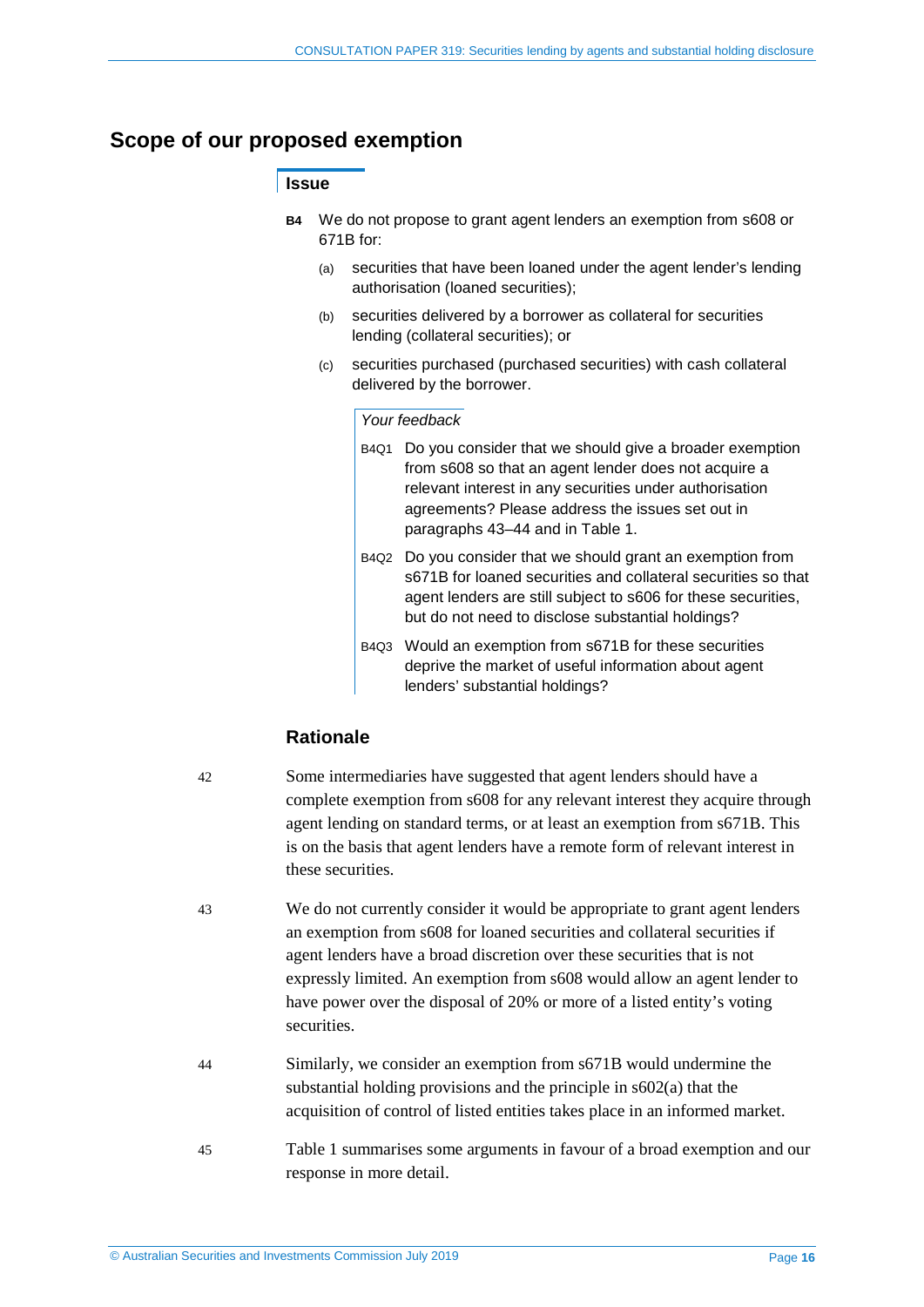| Reasons for a broad exemption                                                                                                                                                                                                                                                                                                                                                                                                                                                                                                                        | Our response                                                                                                                                                                                                                                                                                                                                                                                                                                                                                                                    |  |  |  |
|------------------------------------------------------------------------------------------------------------------------------------------------------------------------------------------------------------------------------------------------------------------------------------------------------------------------------------------------------------------------------------------------------------------------------------------------------------------------------------------------------------------------------------------------------|---------------------------------------------------------------------------------------------------------------------------------------------------------------------------------------------------------------------------------------------------------------------------------------------------------------------------------------------------------------------------------------------------------------------------------------------------------------------------------------------------------------------------------|--|--|--|
| Agent lenders do not enter into agent lending<br>arrangements, or use their lending authority, to<br>influence or gain control of listed entities.                                                                                                                                                                                                                                                                                                                                                                                                   | Section 608 is based on powers that a person has over the<br>voting or disposal of securities, not the person's intentions.<br>Similarly, s671B is important for market integrity in a broad<br>sense and not solely for the control of listed entities.                                                                                                                                                                                                                                                                        |  |  |  |
| Agent lenders only have a remote interest in<br>securities that are the subject of agent lending<br>transactions. They do not have voting rights over<br>any of these securities.                                                                                                                                                                                                                                                                                                                                                                    | The relevant interest provisions are intended to have a<br>broad application, as evidenced by the drafting of s608<br>and the narrow exceptions available in s609. For this<br>reason, we rarely grant an exemption from s608.                                                                                                                                                                                                                                                                                                  |  |  |  |
| An agent lender's discretion to act without client<br>instructions is restricted by:<br>• the general law of agents and fiduciaries; and<br>• Australian financial services (AFS) licensee<br>obligations, such as the requirement to<br>manage conflicts of interest and act fairly.<br>In the rare circumstances when an agent lender<br>does act without instructions to terminate a<br>securities loan, it only does so in the client's best<br>interests.                                                                                       | Section 609 only exempts bare trustees. Other trustees<br>who owe a fiduciary duty to beneficiaries are not exempt<br>from the relevant interest provisions. This shows that<br>fiduciary obligations are not a sufficient reason to grant a<br>broad exemption.<br>Similarly, other intermediaries involved in securities<br>lending are subject to AFS licensee obligations, but do not<br>have an exemption from the relevant interest provisions<br>under s609 or ASIC legislative relief.                                  |  |  |  |
| Although an agent lender may have the right to<br>terminate securities loans without instructions,<br>this is intended as a backstop to protect client<br>interests when instructions cannot be obtained. It<br>is rarely used in practice.<br>Further, an agent lender is motivated to give<br>effect to client instructions whenever possible.<br>An agent lender would not recall loaned<br>securities without good reason because it would<br>lose revenue from the loan being terminated<br>early and there is a risk of alienating the client. | We consider it is appropriate to assess legislative relief<br>based on a person's legal rights, rather than<br>representations as to how those rights are exercised in<br>practice. The exercise of legal rights can be inconsistent<br>across industry participants and can change over time.<br>Based on the authorisation agreements we have reviewed,<br>an agent lender's discretion over loaned securities and<br>collateral securities (i.e. to terminate securities loans) is<br>broad and not subject to restrictions. |  |  |  |
| Substantial holding disclosure by agent lenders<br>is not useful for the market.<br>An exemption from s671B would remove any<br>duplication of reporting (given the client and<br>borrower may also need to disclose).                                                                                                                                                                                                                                                                                                                               | Substantial holding disclosure by agent lenders and other<br>intermediaries can be important, especially when a listed<br>entity is subject to a control transaction.<br>An agent lender's substantial holding disclosure will not<br>usually duplicate the client's disclosure (because they<br>have different relevant interests). The nature of the agent<br>lender's interest should be made clear.                                                                                                                         |  |  |  |

#### <span id="page-16-0"></span>**Table 1: Arguments for and against a broad exemption**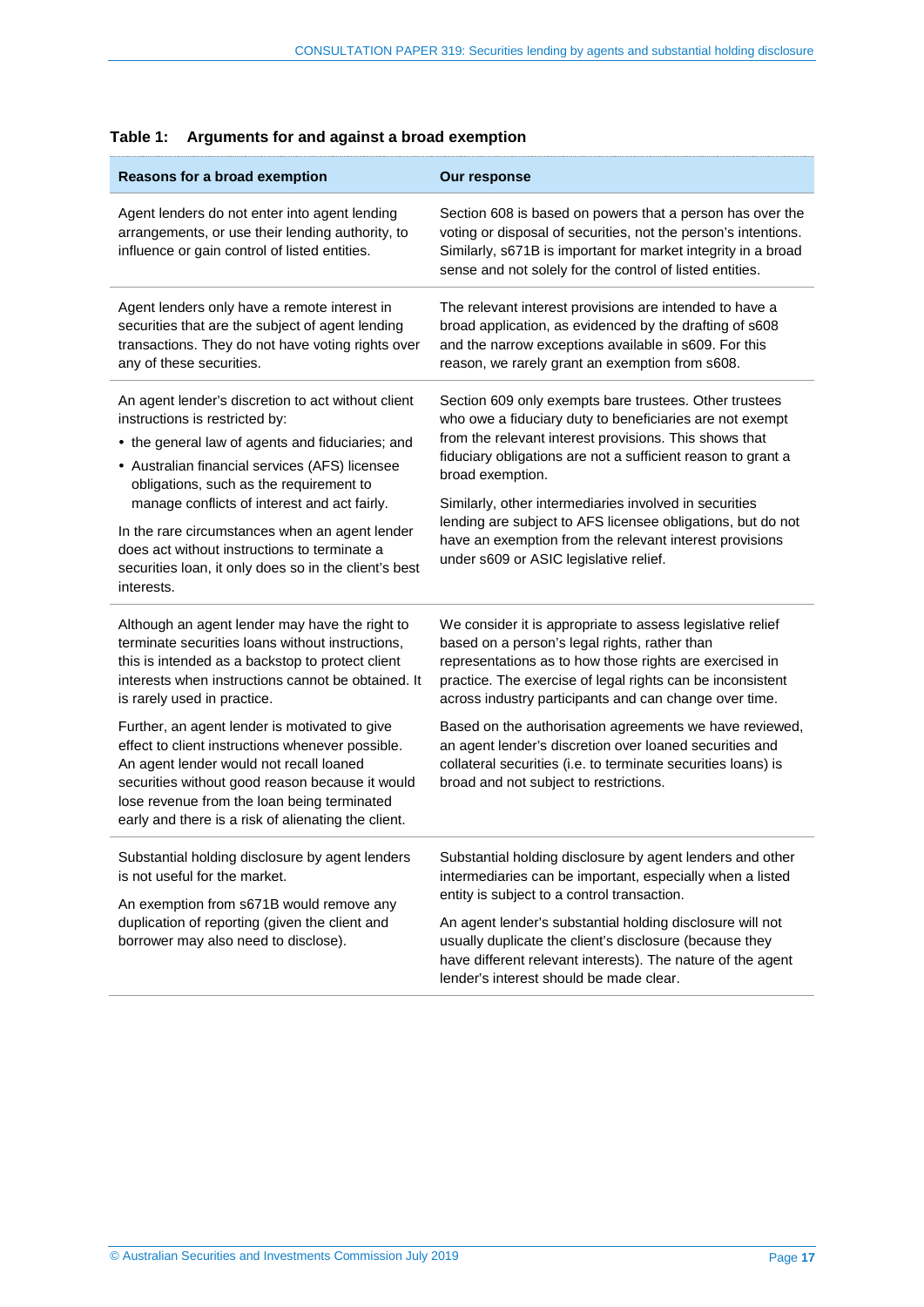| Reasons for a broad exemption                                                                                                                                                              |                                                                                                                      | Our response                                                                                                                                                                                                                       |                                                                                                                                                                                                                                                                                                                                                                                                                   |  |  |
|--------------------------------------------------------------------------------------------------------------------------------------------------------------------------------------------|----------------------------------------------------------------------------------------------------------------------|------------------------------------------------------------------------------------------------------------------------------------------------------------------------------------------------------------------------------------|-------------------------------------------------------------------------------------------------------------------------------------------------------------------------------------------------------------------------------------------------------------------------------------------------------------------------------------------------------------------------------------------------------------------|--|--|
| Agent lenders are analogous to other persons<br>who are exempt from s608, either under s609 or<br>ASIC legislative relief, including:<br>investor directed portfolio service (IDPS)<br>(a) |                                                                                                                      | We consider agent lenders are more analogous to prime<br>brokers for substantial holding disclosure purposes than<br>any of the exemptions and that to grant a broad exemption<br>would be inconsistent with our policy in RG 222. |                                                                                                                                                                                                                                                                                                                                                                                                                   |  |  |
|                                                                                                                                                                                            | operators under <b>ASIC Corporations</b><br>(IDPS-Relevant Interests) Instrument<br>2015/1067;                       |                                                                                                                                                                                                                                    | Our responses are:<br>IDPS operators have the power to deal with securities<br>(a)                                                                                                                                                                                                                                                                                                                                |  |  |
| (b)<br>(c)                                                                                                                                                                                 | bare trustees (see s609(2));<br>AFS licensees acting on clients' sale<br>instructions (see Class Order [CO 13/520]   |                                                                                                                                                                                                                                    | but only on their clients' instructions: see the<br>definition of IDPS in s912AD(42) (as notionally<br>inserted by Class Order [CO 13/763] Investor<br>directed portfolio services).                                                                                                                                                                                                                              |  |  |
|                                                                                                                                                                                            | Relevant interests, voting power and<br>exceptions to the general prohibition);<br>warrant trustees (see Class Order | (b)                                                                                                                                                                                                                                | Bare trustees merely hold property on behalf of a<br>beneficiary without exercising active discretions.                                                                                                                                                                                                                                                                                                           |  |  |
| (d)<br>(e)                                                                                                                                                                                 | [CO 13/526] Warrants: Relevant interests<br>and associations); and<br>proxies (see s609(5)).                         | (c)                                                                                                                                                                                                                                | [CO 13/520] provides relief when an AFS licensee<br>receives specific instructions from a client directing<br>the disposal of securities. It does not extend to when<br>the licensee has a right of recall over the securities.                                                                                                                                                                                   |  |  |
|                                                                                                                                                                                            |                                                                                                                      | (d)                                                                                                                                                                                                                                | Although warrant trustees have discretion to engage<br>in securities lending, [CO 13/526] only applies to<br>quoted warrants over listed securities: see Regulatory<br>Guide 5 Relevant interests and substantial holding<br>notices (RG 5) at RG 5.235. Many of the<br>preconditions for relief-such as standardised<br>contracts, disclosure by issuers and anonymous<br>markets-apply only to quoted warrants. |  |  |
|                                                                                                                                                                                            |                                                                                                                      |                                                                                                                                                                                                                                    | In addition, the relief for warrant trustees dates back<br>almost 20 years and preceded ASIC's review of<br>securities lending and substantial holding disclosure<br>in 2009. The quoted warrants market is small,<br>whereas there are many agent lenders.                                                                                                                                                       |  |  |
|                                                                                                                                                                                            |                                                                                                                      | (e)                                                                                                                                                                                                                                | The proxies exemption in s609(5) is limited to voting<br>as proxy for a single shareholder meeting only, and<br>the discretion of the proxy is limited to the resolutions<br>being considered at that meeting.                                                                                                                                                                                                    |  |  |

## <span id="page-17-0"></span>**Compliance with international and other requirements**

#### **Issue**

**B5** Internationally, we understand that disclosure and monitoring obligations for agent lenders differ depending on the jurisdiction. Some jurisdictions have reduced substantial holding disclosure obligations for financial institutions and other eligible investors. Other jurisdictions have a regulatory test that is based on voting rights, which usually means agent lenders have no substantial holding disclosure obligations. However, agent lenders may have significant obligations under other foreign disclosure regimes that require sophisticated monitoring of their holdings.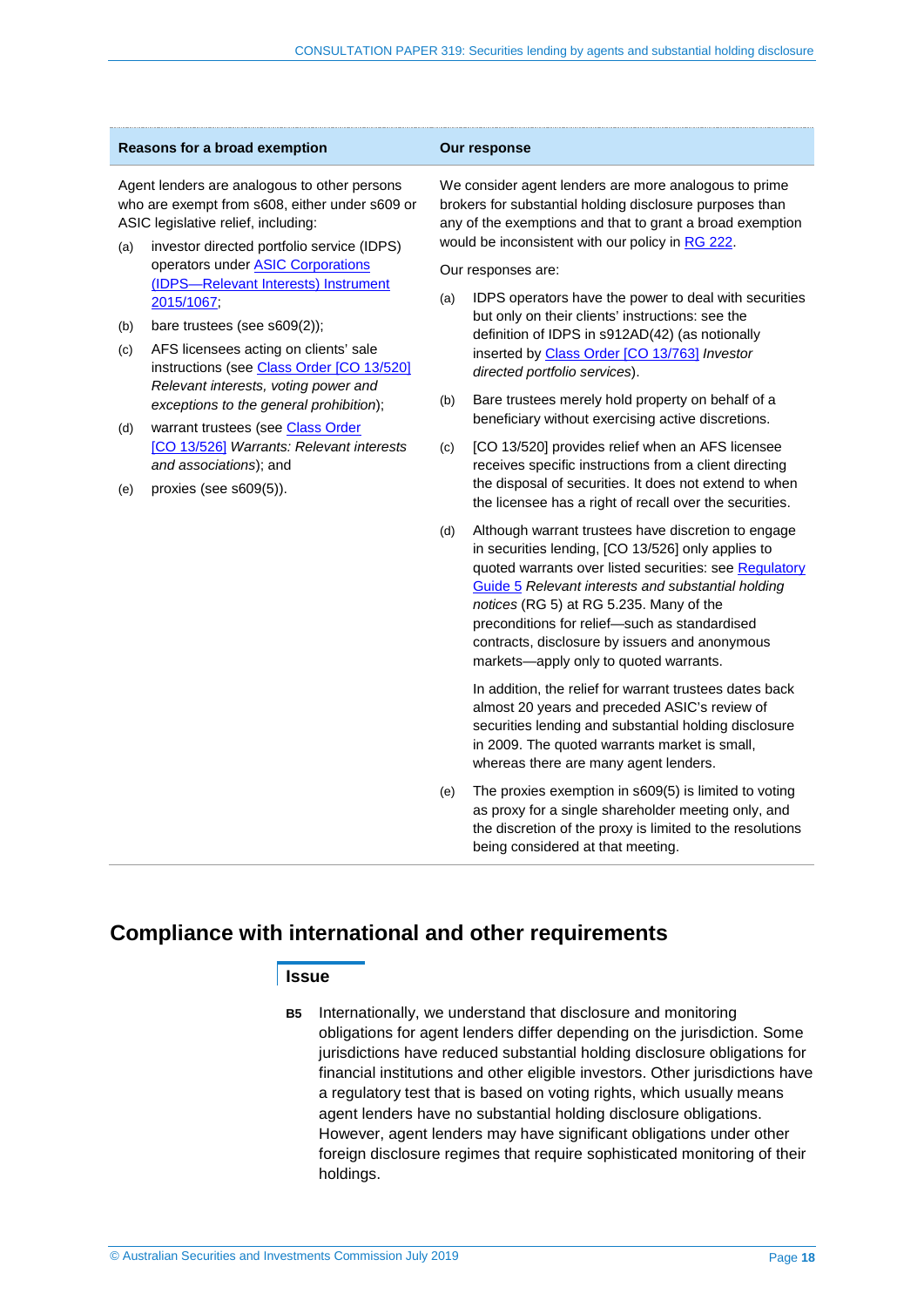#### *Your feedback*

- B5Q1 How do agent lenders comply with diverse international disclosure obligations? For example, do agent lenders need to monitor holdings on a jurisdiction-specific basis to comply with various international requirements?
- B5Q2 What systems do agent lenders have for monitoring their holdings and transactions for complying with international regulatory requirements? Can these systems be used for compliance with Ch 6C obligations?
- B5Q3 What systems do agent lenders currently have for monitoring their holdings and transactions in Australia:
	- (a) to comply with substantial holding requirements; or
	- (b) for other purposes (e.g. compliance with contractual obligations or AFS licence obligations)?

#### **Rationale**

46 International requirements for substantial holding disclosure by financial institutions, including securities lending participants, are diverse. This is mostly due to different regulatory frameworks within which disclosure obligations arise, rather than specific disclosure exemptions for securities lending participants, such as agent lenders or prime brokers.

47 We do not consider that international regimes are determinative of ASIC's approach to granting relief from Australian requirements in Ch 6C that arise from the broad relevant interest test in s608. However, we wish to consider how international intermediaries comply with these diverse disclosure obligations.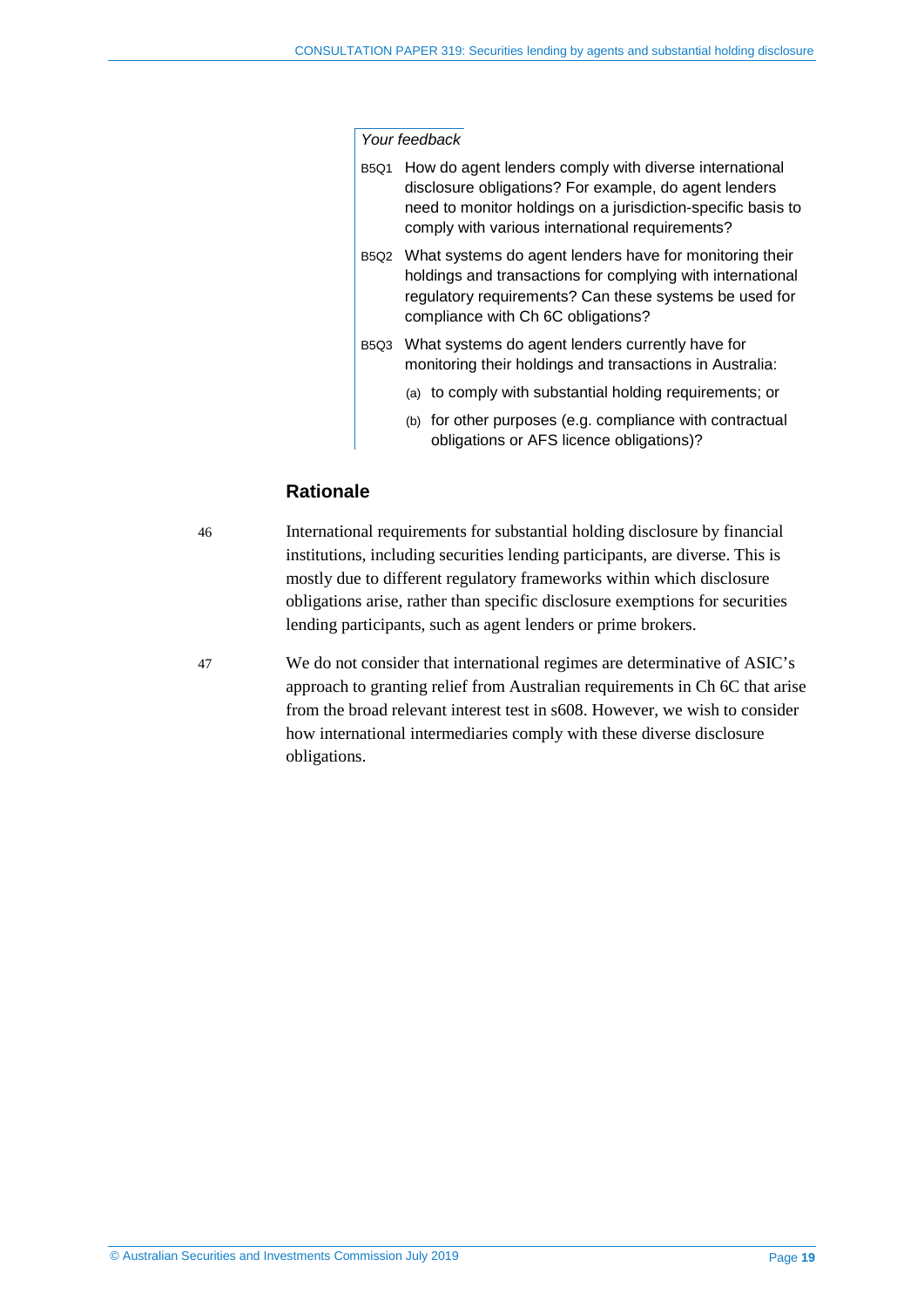## <span id="page-19-0"></span>**C Regulatory and financial impact**

#### 48 In developing the proposals in this paper, we have carefully considered their regulatory and financial impact. On the information currently available to us we think they will strike an appropriate balance between:

- (a) ensuring the market has important information on substantial holdings acquired through agent lending; and
- (b) facilitating disclosure so that it can be made in a timely and cost effective way.
- 49 Before settling on a final policy, we will comply with the Australian Government's regulatory impact analysis (RIA) requirements by:
	- (a) considering all feasible options, including examining the likely impacts of the range of alternative options which could meet our policy objectives;
	- (b) if regulatory options are under consideration, notifying the Office of Best Practice Regulation (OBPR); and
	- (c) if our proposed option has more than minor or machinery impact on business or the not-for-profit sector, preparing a Regulation Impact Statement (RIS).
- 50 All RISs are submitted to the OBPR for approval before we make any final decision. Without an approved RIS, ASIC is unable to give relief or make any other form of regulation, including issuing a regulatory guide that contains regulation.
- 51 To ensure that we are in a position to properly complete any required RIS, please give us as much information as you can about our proposals or any alternative approaches, including:
	- (a) the likely compliance costs;
	- (b) the likely effect on competition; and
	- (c) other impacts, costs and benefits.

See 'The consultation process', p. [4.](#page-3-1)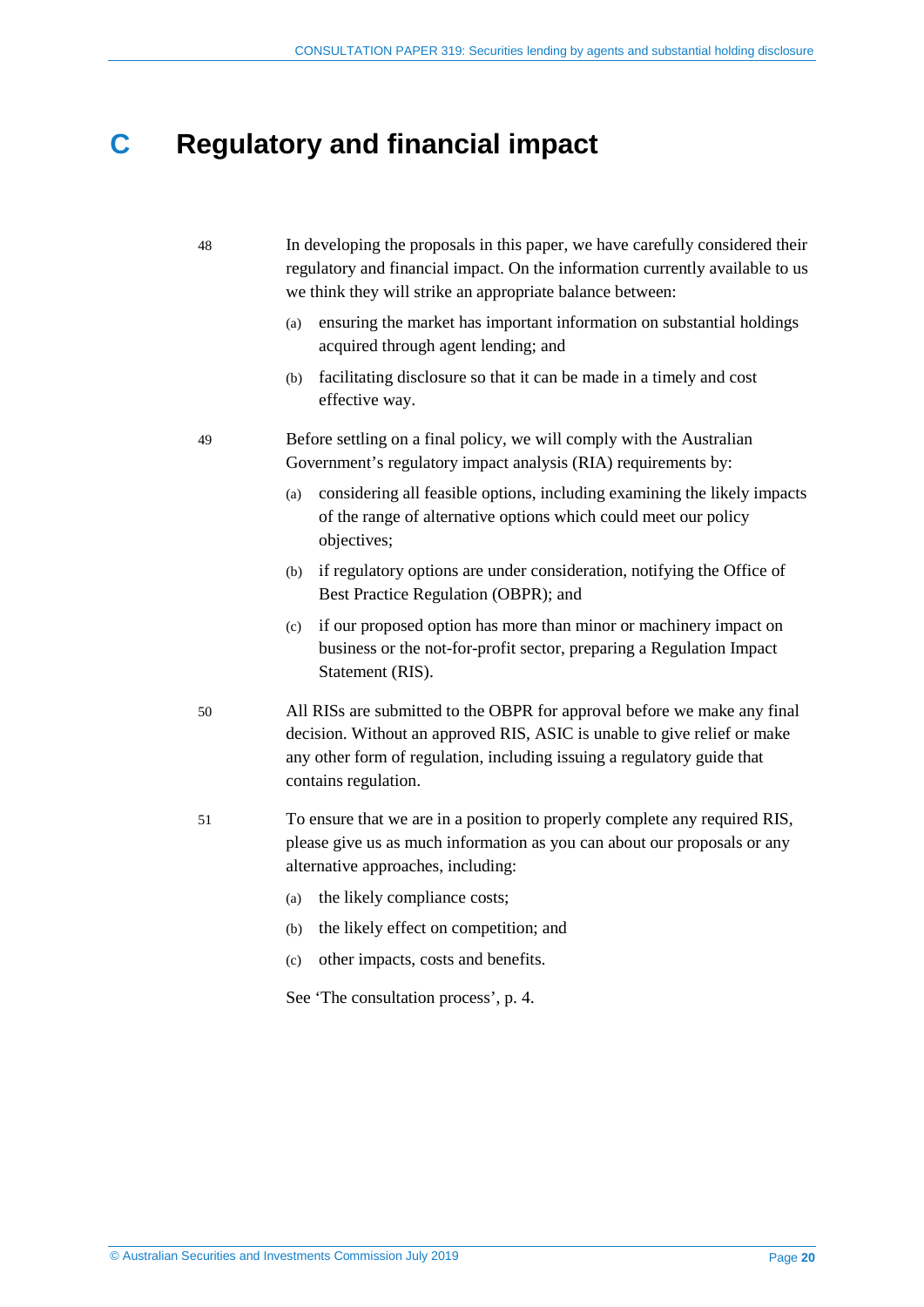# <span id="page-20-0"></span>**Key terms**

| Term                    | <b>Meaning in this document</b>                                                                                                                                                                                                      |  |  |  |
|-------------------------|--------------------------------------------------------------------------------------------------------------------------------------------------------------------------------------------------------------------------------------|--|--|--|
| agent lender            | An intermediary that has entered into an agreement<br>with a client in the ordinary course of the<br>intermediary's business under which the intermediary<br>will arrange securities lending transactions as agent<br>for the client |  |  |  |
| <b>AFS</b> licence      | An Australian financial services licence under s913B<br>of the Corporations Act that authorises a person who<br>carries on a financial services business to provide<br>financial services                                            |  |  |  |
|                         | Note: This is a definition contained in s761A.                                                                                                                                                                                       |  |  |  |
| AFS licensee            | A person who holds an AFS licence under s913B of<br>the Corporations Act                                                                                                                                                             |  |  |  |
| <b>ASIC</b>             | Australian Securities and Investments Commission                                                                                                                                                                                     |  |  |  |
| authorisation agreement | An agreement between an agent lender and a client<br>that authorises the agent to manage securities<br>lending for the client                                                                                                        |  |  |  |
|                         | Note: See the more detailed definition in proposed<br>s671B(4C) of the draft instrument attached to this<br>paper.                                                                                                                   |  |  |  |
| collateral securities   | Securities provided by a borrower to a lender as<br>collateral for a securities lending transaction                                                                                                                                  |  |  |  |
| <b>Corporations Act</b> | Corporations Act 2001, including regulations made<br>for the purposes of that Act                                                                                                                                                    |  |  |  |
| lending pool securities | The client's securities that an agent lender is<br>permitted to lend to borrowers under an authorisation<br>agreement                                                                                                                |  |  |  |
| loaned securities       | The securities that an agent lender has lent to a<br>borrower under an authorisation agreement                                                                                                                                       |  |  |  |
| purchased securities    | Securities purchased with cash collateral provided by<br>the borrower                                                                                                                                                                |  |  |  |
| s605 (for example)      | A section of the Corporations Act (in this example<br>numbered 605), unless otherwise specified                                                                                                                                      |  |  |  |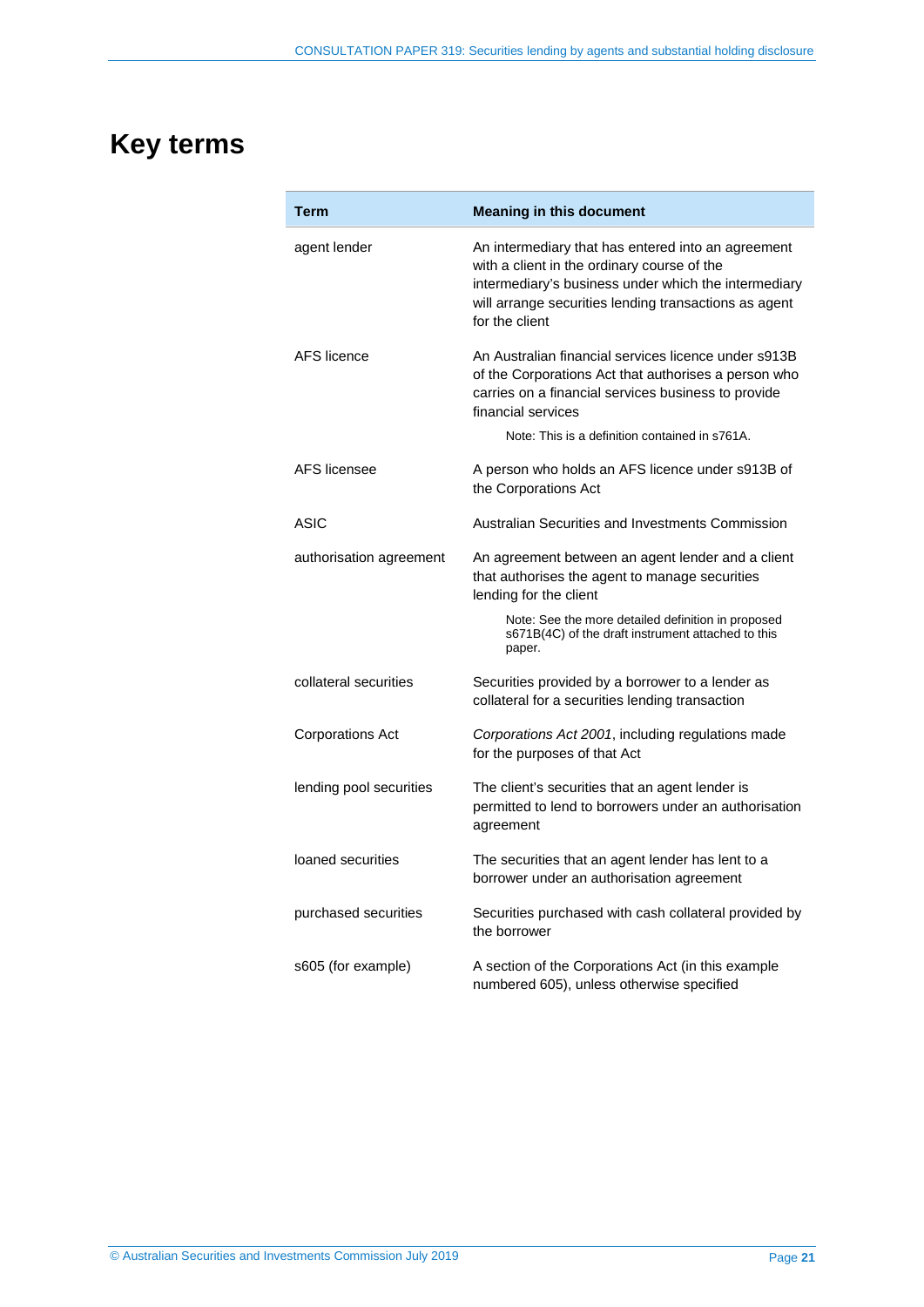# <span id="page-21-0"></span>**List of proposals and questions**

| Proposal  |                                                                                                                                                                                                                                                                                                            |                                                                                                                                                                                                                                                                                                                                                                        |                                                                                        | Your feedback                                                                                                                                                                                                                                                                                                                           |                                                                                                                                                                                                                    |
|-----------|------------------------------------------------------------------------------------------------------------------------------------------------------------------------------------------------------------------------------------------------------------------------------------------------------------|------------------------------------------------------------------------------------------------------------------------------------------------------------------------------------------------------------------------------------------------------------------------------------------------------------------------------------------------------------------------|----------------------------------------------------------------------------------------|-----------------------------------------------------------------------------------------------------------------------------------------------------------------------------------------------------------------------------------------------------------------------------------------------------------------------------------------|--------------------------------------------------------------------------------------------------------------------------------------------------------------------------------------------------------------------|
| B1        | For substantial holding disclosure purposes<br>under Pt 6C.1, we propose to:                                                                                                                                                                                                                               |                                                                                                                                                                                                                                                                                                                                                                        | <b>B1Q1</b>                                                                            | Do you have any comments on the terms of<br>the deferral relief in proposed s609(10C)?                                                                                                                                                                                                                                                  |                                                                                                                                                                                                                    |
|           | (a)                                                                                                                                                                                                                                                                                                        | modify s609 so that an agent lender does<br>not acquire a relevant interest in lending<br>pool securities at the time of entry into an<br>authorisation agreement, but instead defer<br>the time at which the agent lender acquires<br>a relevant interest to the time at which the<br>agent actually exercises its lending<br>authority in respect of securities; and |                                                                                        |                                                                                                                                                                                                                                                                                                                                         | B1Q2 Will the proposed deferral relief make<br>substantial holding disclosure more practical<br>for agent lenders?                                                                                                 |
|           |                                                                                                                                                                                                                                                                                                            |                                                                                                                                                                                                                                                                                                                                                                        |                                                                                        | B <sub>1</sub> Q <sub>3</sub>                                                                                                                                                                                                                                                                                                           | Will the proposed deferral relief deprive the<br>market of useful information about an agent's<br>relevant interest in lending pool securities?                                                                    |
|           |                                                                                                                                                                                                                                                                                                            |                                                                                                                                                                                                                                                                                                                                                                        |                                                                                        | B1Q4                                                                                                                                                                                                                                                                                                                                    | Will proposed s609(10C) cover most agent                                                                                                                                                                           |
|           | (b)                                                                                                                                                                                                                                                                                                        | make this 'deferral relief' conditional on:                                                                                                                                                                                                                                                                                                                            |                                                                                        |                                                                                                                                                                                                                                                                                                                                         | lending arrangements? If not, please explain<br>why not and what type of agent lending                                                                                                                             |
|           |                                                                                                                                                                                                                                                                                                            | (i)                                                                                                                                                                                                                                                                                                                                                                    | the owner lender (referred to as the                                                   |                                                                                                                                                                                                                                                                                                                                         | arrangements will not be covered.                                                                                                                                                                                  |
|           |                                                                                                                                                                                                                                                                                                            |                                                                                                                                                                                                                                                                                                                                                                        | 'client') having unrestricted rights to<br>deal in the lending pool securities;<br>and | <b>B1Q5</b>                                                                                                                                                                                                                                                                                                                             | Proposed s609(10C) refers to the agent<br>providing services to the lender 'as part of<br>carrying on a custodial business'. Does the                                                                              |
|           |                                                                                                                                                                                                                                                                                                            | (ii)                                                                                                                                                                                                                                                                                                                                                                   | the agent's lending authority arising<br>in the ordinary course of business.           |                                                                                                                                                                                                                                                                                                                                         | definition of 'custodial business' in proposed<br>s609(10E) adequately describe the business                                                                                                                       |
|           |                                                                                                                                                                                                                                                                                                            |                                                                                                                                                                                                                                                                                                                                                                        | See proposed s609(10C) in the draft legislative<br>instrument attached to this paper.  |                                                                                                                                                                                                                                                                                                                                         | of agent lenders? If not, please explain why<br>not.                                                                                                                                                               |
|           |                                                                                                                                                                                                                                                                                                            |                                                                                                                                                                                                                                                                                                                                                                        | <b>B1Q6</b>                                                                            | Our proposed relief (including proposed<br>s609(10C) and 671B(4B)) uses the term<br>'authorisation agreement', which is defined in<br>proposed s671B(4C). Will our proposed<br>definition of authorisation agreement cover<br>most agreements used by agent lenders? If<br>not, please explain how the definition should<br>be amended. |                                                                                                                                                                                                                    |
| <b>B2</b> | For substantial holding disclosure purposes, we<br>propose to modify s608 so that an agent lender<br>retains a relevant interest in loaned securities<br>when the client retains a relevant interest due to<br>notional s608(8A): see proposed s608(8B) in the<br>draft instrument attached to this paper. |                                                                                                                                                                                                                                                                                                                                                                        |                                                                                        | <b>B2Q1</b>                                                                                                                                                                                                                                                                                                                             | Do you have any comments on our proposal<br>to modify s608 so that an agent lender retains<br>a relevant interest in loaned securities when<br>its client retains a relevant interest due to<br>notional s608(8A)? |
|           |                                                                                                                                                                                                                                                                                                            |                                                                                                                                                                                                                                                                                                                                                                        |                                                                                        | <b>B2Q2</b>                                                                                                                                                                                                                                                                                                                             | Will this make substantial holding disclosure<br>more practical for an agent lender?                                                                                                                               |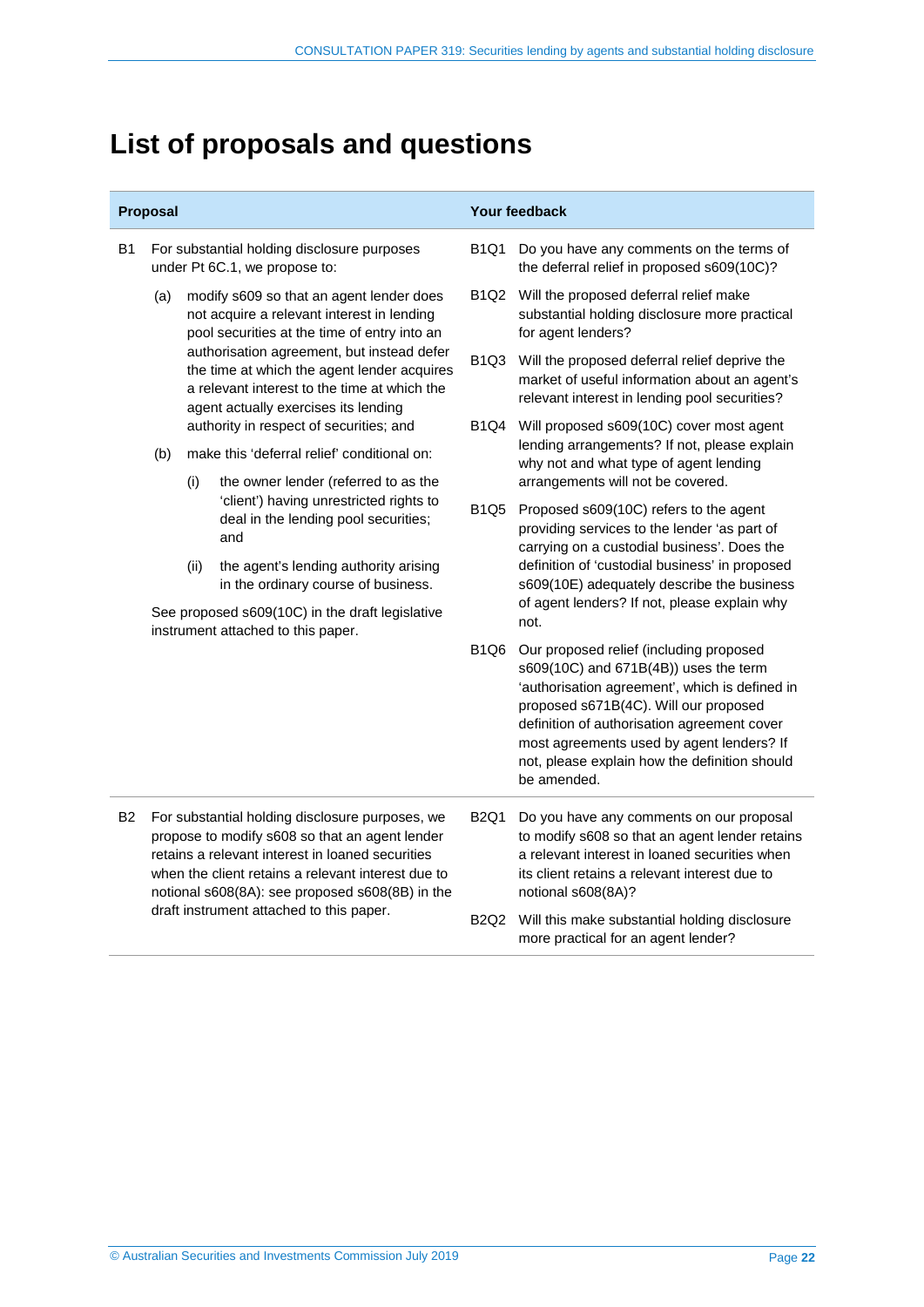| B <sub>3</sub> |     |                                                                                                                                                                         | We propose to:                                                                                                                                                                                                     | <b>B3Q1</b>                                                                                                                            | Do you have any comments on our proposal                                                                                                                                                                       |
|----------------|-----|-------------------------------------------------------------------------------------------------------------------------------------------------------------------------|--------------------------------------------------------------------------------------------------------------------------------------------------------------------------------------------------------------------|----------------------------------------------------------------------------------------------------------------------------------------|----------------------------------------------------------------------------------------------------------------------------------------------------------------------------------------------------------------|
|                | (a) | give relief so that a substantial holder does<br>not need to disclose consideration relating<br>to a substantial holding derived from agent                             |                                                                                                                                                                                                                    | to give agent lenders relief from the need to<br>disclose consideration relating to a substantial<br>holding under proposed s671B(3B)? |                                                                                                                                                                                                                |
|                |     |                                                                                                                                                                         | lending, which is consistent with our relief<br>for securities lending in notional s671B(3A)<br>inserted by [CO 11/272] (see proposed<br>s671B(3B) in the draft legislative<br>instrument attached to this paper); |                                                                                                                                        | B3Q2 Will our proposal to give relief under proposed<br>s671B(4B), so that authorisation agreements<br>do not need to be attached to a substantial<br>holding notice, make compliance with<br>s671B(4) easier? |
|                | (b) | give relief from s671B(4) so that an agent<br>lender does not need to attach a copy of                                                                                  |                                                                                                                                                                                                                    | B3Q3                                                                                                                                   | Is proposed s671B(4B) likely to deprive the<br>market of useful information?                                                                                                                                   |
|                |     |                                                                                                                                                                         | its authorisation agreement to the<br>substantial holding notice, which is<br>analogous to notional s671B(4A) inserted<br>by [CO 11/272] (see proposed s671B(4B)<br>in the draft legislative instrument attached   |                                                                                                                                        | B3Q4<br>Our proposed relief is conditional on the<br>substantial holder providing ASIC or the listed<br>entity with a copy of the full documentation on<br>request. Is this reasonable?                        |
|                |     |                                                                                                                                                                         | to this paper); and                                                                                                                                                                                                | B3Q5                                                                                                                                   | Unlike other securities lending agreements,                                                                                                                                                                    |
|                | (c) | make the relief in proposed s671B(4B)<br>conditional on the substantial holding<br>notice giving disclosure about key terms of<br>the authorisation agreement, such as: |                                                                                                                                                                                                                    |                                                                                                                                        | we understand there are no standard<br>authorisation agreements for agency<br>arrangements. Should our relief be conditional<br>on the agent lender posting the form of<br>agreement it uses on its website?   |
|                |     | (i)                                                                                                                                                                     | the type of agreement;                                                                                                                                                                                             |                                                                                                                                        |                                                                                                                                                                                                                |
|                |     | (ii)                                                                                                                                                                    | the parties to the agreement;                                                                                                                                                                                      |                                                                                                                                        |                                                                                                                                                                                                                |
|                |     | (iii)                                                                                                                                                                   | the circumstances when the agent<br>lender can exercise its lending<br>authority;                                                                                                                                  |                                                                                                                                        |                                                                                                                                                                                                                |
|                |     | (iv)                                                                                                                                                                    | the circumstances when the agent<br>lender can exercise the right of recall<br>on behalf of its client;                                                                                                            |                                                                                                                                        |                                                                                                                                                                                                                |
|                |     | (v)                                                                                                                                                                     | the circumstances when the parties<br>can exercise voting rights; and                                                                                                                                              |                                                                                                                                        |                                                                                                                                                                                                                |
|                |     | (vi)                                                                                                                                                                    | any restrictions on the client's ability                                                                                                                                                                           |                                                                                                                                        |                                                                                                                                                                                                                |

**Proposal Your feedback**

to deal with the securities (see proposed s671B(4B)(a)–(c) in the draft legislative instrument attached

to this paper).